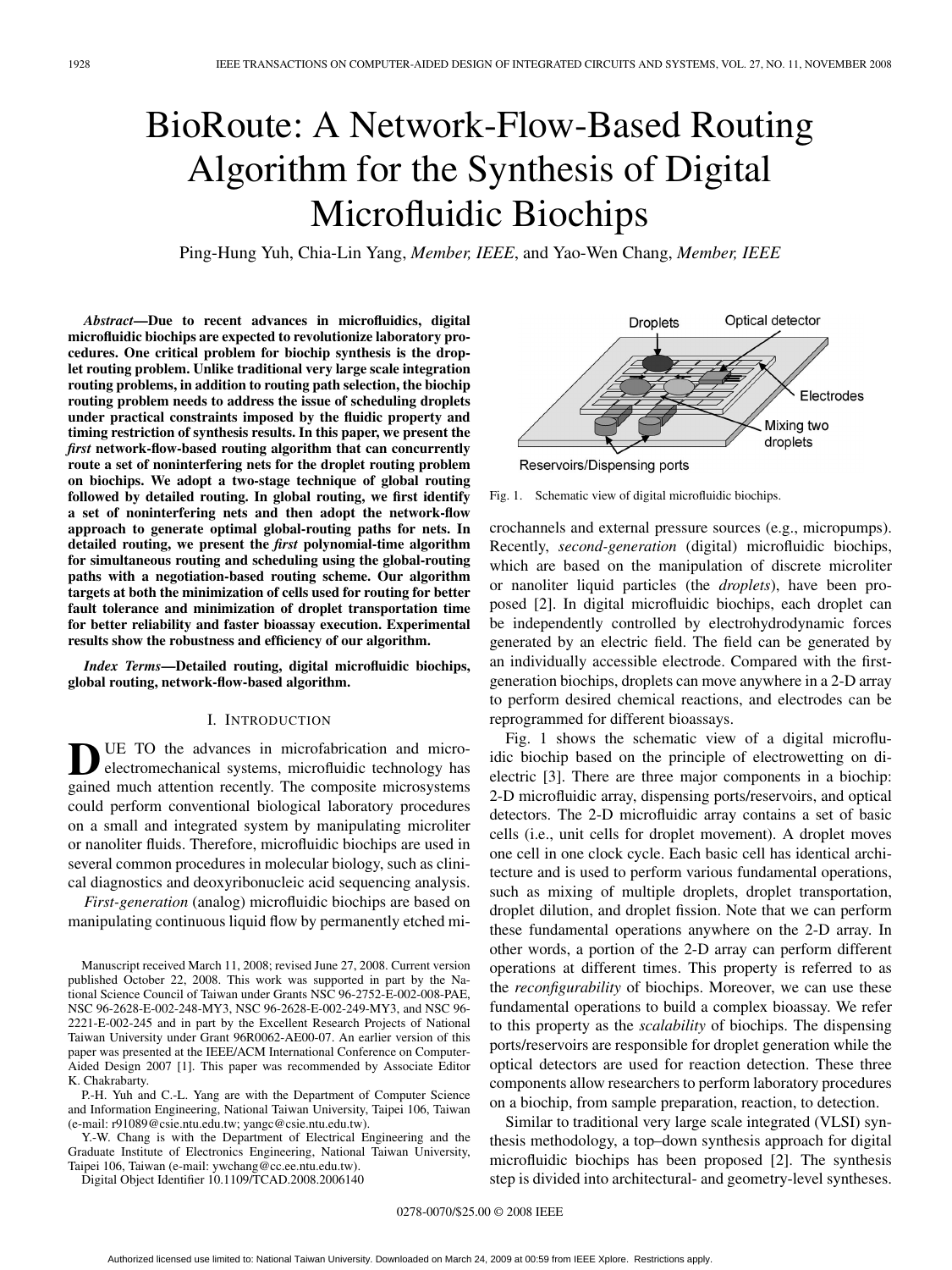The architectural-level synthesis performs scheduling with a given bioassay and a set of design specifications [4], while the geometry-level synthesis performs physical placement to determine the physical location of each operation as well as other geometry details [5]. Recently, a unified synthesis and physical placement approach has been proposed [6]–[8]. However, there is not much work that handles the droplet routing problem [9]–[11].

The main challenge of droplet routing is ensuring the correct execution of bioassays; the fluidic property that prevents unexpected mixing among droplets needs to be satisfied. Unlike traditional VLSI routing, in addition to routing path selection, the biochip routing problem needs to address the issue of scheduling droplets under practical constraints imposed by the fluidic property and timing restriction of synthesis results.

There are two main optimization objectives for droplet routing. The first objective is to minimize the number of cells used for routing for better fault tolerance, which is important for safety-critical applications, such as patient health monitoring or biosensors for detecting environmental toxins. As discussed in [5], a biochip contains primary cells for bioassay execution and spare cells for replacing faulty primary cells to ensure the correctness of bioassay execution. Since droplets can only be routed through spare cells, to maximize the number of spare cells for fault tolerance, we need to minimize the number of cells for droplet routing. The second objective is to shorten droplet transportation time, i.e., minimizing the time (in cycles) to route all droplets. Droplet transportation time is critical for applications requiring real-time response for early warnings, such as monitoring environmental toxins. Moreover, shorter droplet transportation time improves the reliability of a biochip. Longer transportation time implies that high actuation voltage (up to 90 V [12]) must be maintained for a long period of time, thereby accelerating dielectric breakdown on some cells. Droplet transportation time is also critical for maintaining the integrity of bioassay execution. Biological samples are sensitive to environmental variations. For example, many biological reactions require very small temperature variation (within 1 ◦C [13]). Unfortunately, it is hard to maintain an optimal laboratory environment on a biochip. Therefore, it is desirable to shorten the droplet transportation time to maintain the integrity of bioassay execution.

# *A. Previous Work*

In the literature, there are three methods to solve the droplet routing problem. The first one is the prioritized A<sup>∗</sup>-search algorithm [9]. Each droplet is assigned a priority, and the A<sup>∗</sup>-search algorithm is used to coordinate each droplet based on its priority. The drawback of this approach is that they did not consider the practical timing constraint for throughput consideration. Moreover, they only considered two-pin nets. However, for practical bioassays, droplet routing must be modeled as multipin nets, since droplets connect multiple terminals for a mix assay operation.

The second one is based on the open shortest path first routing protocol [10]. They defined layout patterns of a biochip. Each layout pattern has a routing table that is computed by

Dijkstra's shortest path algorithm. We can then route each droplet based on this routing table. However, since droplet routing only occurs at these layout patterns, their algorithm did not exploit the dynamic reconfiguration property of digital microfluidic biochips.

The third one is a two-stage algorithm [11]. In the first stage (alternative routing path generation), a set of shortest routing paths for each droplet is generated by maze routing. In the second stage (random selection and scheduling), a random selection approach is used to randomly select a routing path for each droplet. A scheduling approach is used to schedule droplets based on the selected routing paths. The aforementioned procedure (random selection and scheduling) repeats for an adequate number of iterations to find a feasible solution. There are two drawbacks of this approach. First, since droplet routing and scheduling are separated into two stages without considering the interaction between them, this approach may not find a good solution. Second, this approach may not be efficient, since the maze routing algorithm is performed multiple times to generate alternative routing paths for each droplet.

## *B. Our Contribution*

In this paper, we propose the *first* network-flow-based routing algorithm for the droplet routing problem on digital microfluidic biochips. The network-flow routing approach can concurrently route a set of noninterfering nets and obtain optimal routing solutions in polynomial time. To tackle the complexity issue of simultaneously considering routing and scheduling, we adopt a two-stage technique of global routing followed by detailed routing. In global routing, we first identify a set of noninterfering nets and then adopt the network-flow approach to generate optimal global-routing paths for the identified nets. In detailed routing, we present the *first* polynomial-time algorithm for simultaneous routing and scheduling with a negotiationbased routing scheme based on the global-routing paths in the context of biochip routing.

In this paper, we also present how to handle three-pin nets for practical bioassays. As discussed in [11] and [14], for a mix operation, mixing time can be greatly reduced if its two input droplets are mixed during their transportation. Since mix operations are one of the fundamental operations of a bioassay, it is important to induce the mixing of droplets before reaching their destinations. Hence, these two input droplets must be modeled as three-pin nets, instead of two twopin ones.

Experimental results demonstrate the robustness and efficiency of our algorithm. Our algorithm can successfully route all benchmarks while previous works cannot. Moreover, our algorithm can achieve better solution quality in reasonable CPU time. For example, for the *in vitro* diagnostics, our algorithm achieves an 11.23% fewer number of cells used for routing (237 versus 267) with less CPU time  $(0.05$  versus  $0.15$  s) than the two-stage algorithm proposed in [11]. Our algorithm also outperforms previous works in minimizing the number of cycles to route all bioassays. For example, for the same bioassay, our algorithm obtains a routing solution requiring less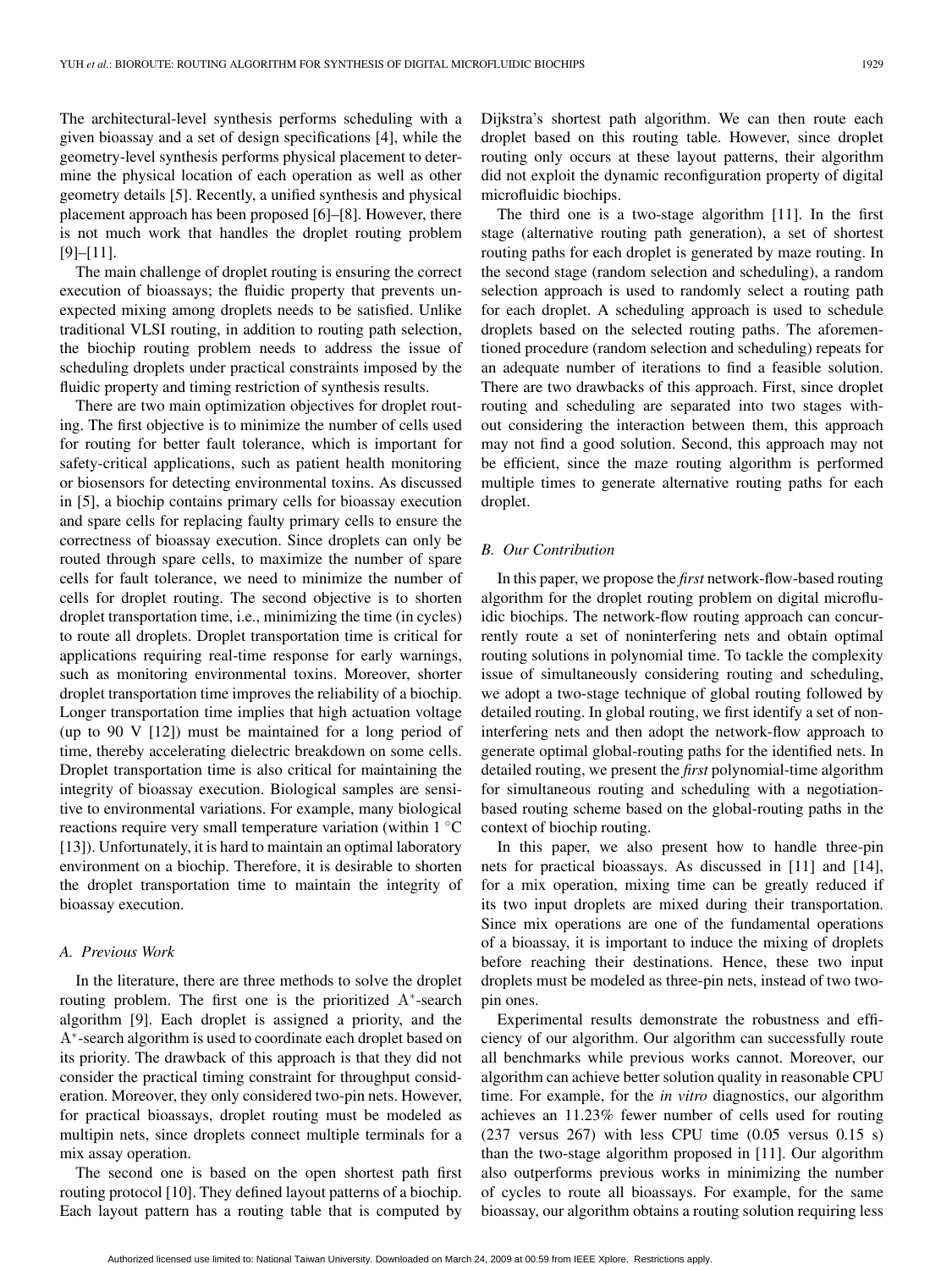

Fig. 2. Side view of a 2-D microfluidic array.

routing time<sup>1</sup> than the two-stage algorithm proposed in  $[11]$ (1.16 versus 2.22) with less CPU time (0.05 versus 0.17 s).

The remainder of this paper is organized as follows. Section II describes droplet routing on biochips and formulates the droplet routing problem. Section III details our routing algorithm. Section IV shows the experimental results. Finally, concluding remarks are given in Section V.

## II. ROUTING ON BIOCHIPS

In this section, we first show droplet routing on biochips. Then, we detail the routing constraints for droplet routing. Finally, we present the problem formulation of the droplet routing problem.

#### *A. Droplet Routing*

Fig. 2 shows the side view of a 2-D microfluidic array. A droplet is sandwiched by two plates. The top plate contains one ground electrode, and the bottom plate contains a set of control electrodes. A droplet moves to an adjacent electrode when this electrode is activated. A droplet can stay at a cell for a period of time if we do not activate its neighboring electrodes. Fig. 3 shows a droplet routing example. Fig. 3(a) shows a task graph to represent a bioassay and a 3-D module placement with three modules to represent a synthesis result. In a task graph, nodes represent assay operations, and edges represent data dependences among operations. A 3-D module placement can be divided into a set of 2-D planes at different time steps due to the ability of dynamic reconfiguration [7]. Droplet movement among modules only occurs at these 2-D planes. For example, the 3-D placement shown in Fig. 3(a) can be divided into two 2-D planes, one representing the time  $t_1$ before the execution of the two dilute operations  $a$  and  $c$  and the other one representing the time  $t2$  when dilute  $a$  is finished. Fig. 3(b) shows the corresponding two 2-D planes. Note that each module is wrapped with segregation cells for functional isolation.

The droplet routing problem is to route all droplets from a reservoir/dispensing port to a target pin [such as the solid lines shown in Fig. 3(b)], from a source pin to a target pin [such as the dashed lines shown in Fig. 3(b)], or from a source pin to a waste reservoir [such as the dotted lines shown in Fig. 3(b)]. A *pin* is defined as a fluidic port on the boundary of a module. Since droplets are generated before routing, the source pin of a droplet generated by a reservoir is the cell next to this reservoir. To satisfy the fluidic property for correct droplet movement,<sup>2</sup> a droplet may stay at a basic cell for a period of time. Therefore, in addition to determining the routing path for each droplet, we need to schedule each droplet to satisfy the fluidic property, i.e., to determine the arrival and departure times of each droplet on each basic cell. Only modules (and the surrounding segregation cells) that are active during droplet routing on one 2-D plane are considered as obstacles. For example, dilute  $c$  is considered as an obstacle at time  $t2$  since this operation is active at  $t2$ . To obtain a complete routing solution, we can sequentially route each 2-D plane to determine the routing path and schedule of each droplet.

The fluidic route of a droplet can be modeled either as a twoor three-pin net. For a dilute operation, we model each input droplet as a two-pin net with only one droplet. For example, the two input droplets from the reservoirs to dilute  $a$  at time  $t1$  can be modeled as two two-pin nets. However, for a mix operation, we need to model two input droplets as a three-pin net due to the preference of merging two droplets during their transportation for an efficient mix assay operation [11].<sup>3</sup> With this modeling, the two input droplets will be merged before reaching their sink. For example, in Fig. 3(b), the two droplets of the mix b operation form a three-pin net. A droplet routing algorithm must be capable of handling both two- and three-pin nets. We use  $d_j^a$  to denote the *j*th droplet of net  $n_a$ . If  $n_a$  is a two-pin net, j is always 1; otherwise,  $j = 1$  or 2. For a two-pin net  $n_a$ , we also use  $d^a$  to denote the droplet of  $n_a$ .

## *B. Routing Constraints*

There are two routing constraints in droplet routing: *fluidic and timing constraints*. The fluidic constraints are used to avoid an unexpected mixing between two droplets of different nets during their transportation, while the timing constraint states the maximum allowed transportation time of a droplet.

The fluidic constraints can be further divided into the *static* and *dynamic* fluidic constraints [11]. The static fluidic constraint states that the minimum spacing between two droplets is two cells if the Cartesian coordinate system is used. In other words, if a droplet is located at cell  $c$  at time  $t$ , then there does not exist any droplet at the neighboring cells of  $c$  at time  $t$ . The dynamic fluidic constraint is related to two moving droplets: If a droplet  $d_p$  moves to cell c at time  $t + 1$ , then there must not be any other droplet  $d_q$  that moves to cell  $c'$  at time  $t + 1$ and locates at one of the neighboring cells of  $c$  at time  $t$ . The reason is that since both cells c and  $c'$  are activated,  $d_q$ may stay at its original location due to these two opposing electrohydrodynamic forces. As a result, an unexpected droplet mixing may occur.

Besides the fluidic constraints, there exists the timing constraint. The timing constraint specifies the maximum allowed transportation time of a droplet from its source to its target. Since droplet movement is relatively fast compared to assay

 $1$ Routing time is measured as the maximum droplet transportation time over the maximum Manhattan distance of all nets.

<sup>2</sup>The fluidic property will be formally described in Section II-B.

<sup>&</sup>lt;sup>3</sup>Droplets of the same net have the same target pin.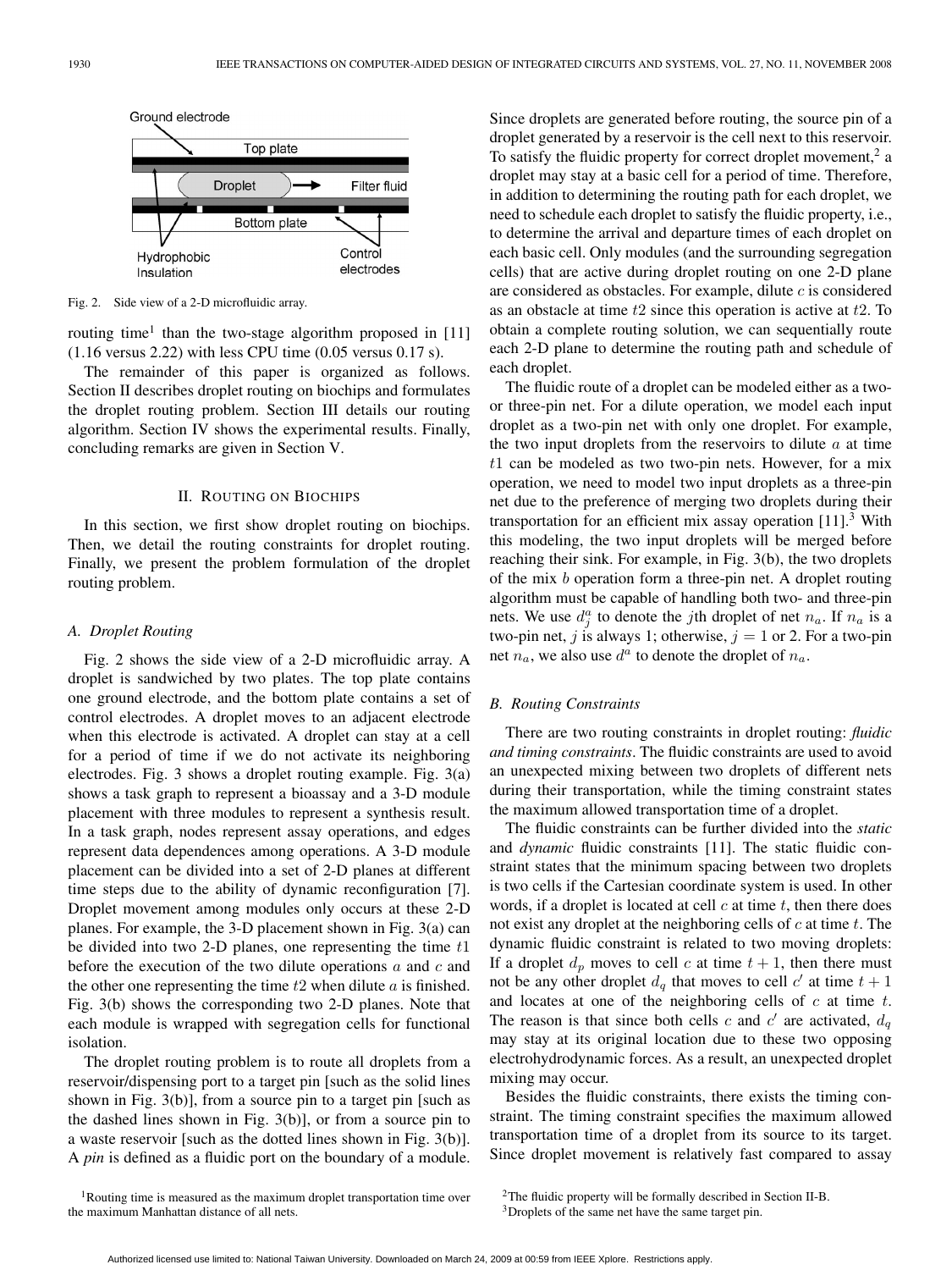

Fig. 3. Example of droplet routing on biochip. (a) A task graph and a 3-D module placement, i.e., a synthesis result. (b) The corresponding two 2-D planes. Droplet routing only occurs at these 2-D planes.



Fig. 4. Example of fluidic constraints. (a) The static fluidic constraint. (b) The dynamic fluidic constraint when a droplet  $d_q$  moves to one of the neighboring cells of cell  $(x_p, y_p)$  at time  $t_p$ . (c) The dynamic fluidic constraint when a droplet  $d_p$  moves to cell  $(x_p, y_p)$  at time  $t_p$ . (d) The 3-D modeling of  $d_p$ , where  $d_p$  is located at the center of this 3-D cube.

operations, the existing synthesis algorithms of biochips [6], [7] usually ignore droplet transportation time. To ensure that the aforementioned assumption is valid for complex bioassays, the droplet transportation time must be within a maximum value. Note that we need to account for a droplet's idle time when calculating the transportation time of this droplet.

## *C. Modeling the Routing Constraints*

We first detail how to model the fluidic constraints. The fluidic constraints can be illustrated in three scenarios as shown in Fig. 4. The  $X(Y)$  dimension represents the width (height) of a biochip, and the  $T$  dimension represents the droplet transportation time. Let  $(x_p, y_p, t_p)$  be the coordinate of droplet  $d_p$  in this 3-D space to represent the location of  $d_p$  at time  $t_p$ . To satisfy the static fluidic constraint, there exist no other droplets in the

2-D rectangle defined by the two coordinates  $(x_p - 1, y_p - 1)$  $(1, t_p)$  and  $(x_p + 1, y_p + 1, t_p)$  in the 3-D space, as shown in Fig. 4(a). For the dynamic fluidic constraint, we need to consider two cases. First, when  $d_q$  moves to one of the neighboring cells of  $(x_p, y_p)$  at time  $t_p$ , to satisfy the dynamic fluidic constraint, no other droplets can be in the 2-D rectangle defined by the two coordinates  $(x_p - 1, y_p - 1, t_p + 1)$  and  $(x_p + 1, y_p + 1)$  $1, t_p + 1$ ) in the 3-D space, as shown in Fig. 4(b). Second, when  $d_p$  moves to cell  $(x_p, y_p)$  at time  $t_p$ , to satisfy the dynamic fluidic constraint, there exist no other droplets in the 2-D rectangle defined by the two coordinates  $(x_p - 1, y_p - 1, t_p - 1)$  and  $(x_p + 1, y_p + 1, t_p - 1)$  in the 3-D space, as shown in Fig. 4(c). Therefore, the three rectangles identified in the aforementioned three scenarios form a  $3 \times 3 \times 3$  3-D cube in the 3-D space as shown in Fig. 4(d), where  $d_p$  is located at the center of this 3-D cube. Given a routing solution, the fluidic constraints are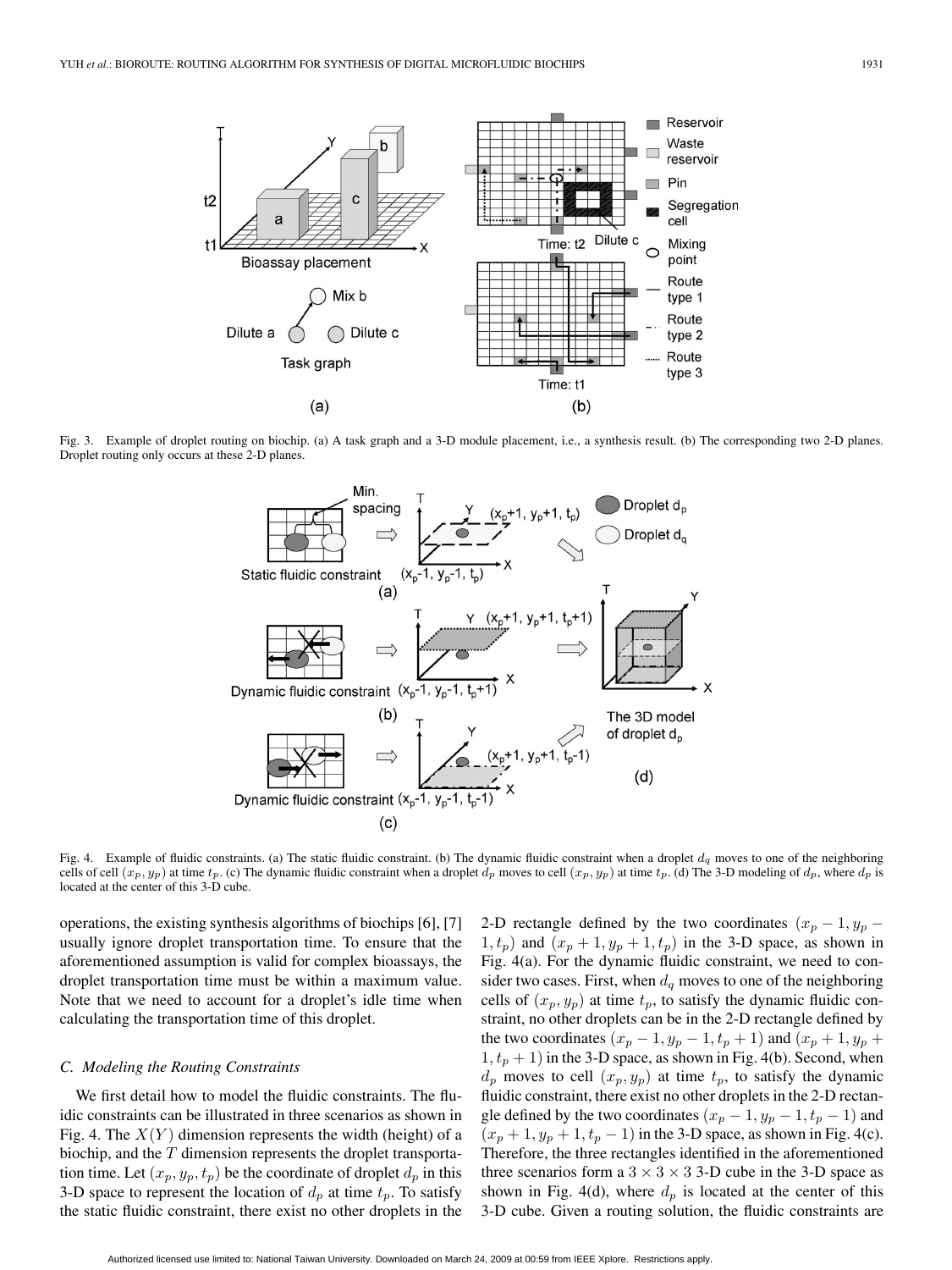satisfied if, for each droplet  $d_p$  located at cell c at time t, there exist no other droplets in the 3-D cube defined by  $d_p$ .

Now, we present how the timing constraint is modeled. The notations and definitions used in modeling the timing constraint will be used in the droplet routing algorithm described in Section III. Given the timing constraint  $T_{\text{max}}$ , we define  $T_s^m(c, d_j^i)(T_s^M(c, d_j^i))$  as the earliest (latest) time that the droplet  $d_j^i$  of net  $n_i$  can reach (stay at) a cell c without violating the timing constraint, where  $T_s^m(c, d_j^i) =$  $m_d(c, s_j^i)(T_s^M(c, d_j^i) = T_{\text{max}} - m_d(c, \hat{t}^i)), s_j^i$  represents the source cell of the droplet  $d_j^i$ ,  $\hat{t}^i$  represents the target cell of net  $n_i$ , and  $m_d(c_1, c_2)$  represents the Manhattan distance between two cells  $c_1$  and  $c_2$ . We say that a cell c is *available* to a droplet  $d_j^i$  if  $T_s^M(c, d_j^i) \geq T_s^m(c, d_j^i)$  and no obstacle is located at c. Moreover, c is available to  $d_j^i$  at time t if  $T_s^M(c, d_j^i) \ge t \ge$  $T_s^m(c, d_j^i)$ . Similarly, c is available to a net  $n_i$  if c is available to at least one droplet of  $n_i$ , and c is available to  $n_i$  at time t if c is available to at least one droplet of  $n_i$  at time t. The time interval that a droplet can stay at a cell without violating the timing constraint is referred to as the *idle interval*. We use  $di_{ij}^c$  to denote the idle interval of droplet  $d_j^i$  at cell c, where  $di_{ij}^c$  is defined as  $[T_s^m(c, d_j^i), T_s^M(c, d_j^i)]$  if c is available to  $d_j^i$ . We also define the *violation interval*  $vi_{ij}^c$  of  $d_j^i$  at cell c as the time interval  $[T_s^m(c, d_j^i) - 1, T_s^M(c, d_j^i) + 1]$ . If another droplet is scheduled in  $c$  or  $c$ 's neighboring cells during the violation interval of c and  $d_j^i$  is scheduled at c in its idle interval, then the fluidic constraints may be violated. We say that a cell  $c$  is used for routing if at least one droplet uses  $c$  for routing.

## *D. Problem Formulation*

Since we can sequentially route each 2-D plane to form a complete droplet routing solution, we only show the problem formulation of one 2-D plane. Other 2-D planes can be handled similarly. In this paper, we consider two problems. The first one is to minimize the number of cells used for routing for better fault tolerance. The problem formulation is given as follows.

- Input) A netlist of m nets  $N = \{n_1, n_2, \ldots, n_m\},\$ where each net  $n_a$  is a two- (one droplet) or three-pin net (two droplets), the locations of pins and obstacles, and the timing constraint  $T_{\text{max}}$ .
- Objective) Minimize the number of cells used for routing for better fault tolerance.
- Constraint) Both fluidic and timing constraints must be satisfied. The second problem is to minimize the maximum droplet transportation time for fast bioassay execution or better reliability. The problem formulation is given as follows.
	- Input) A netlist of m nets  $N = \{n_1, n_2, \ldots, n_m\}$ , where each net  $n_a$  is a two- (one droplet) or three-pin net (two droplets), and the locations of pins and obstacles.
- Objective) Minimize the maximum droplet transportation time for better reliability.

Inputs: 1. Net list 4. Timing  $2.$ **Pin locations** constraint 3. Obstacle locations **Net criticality** calculation **Global Routing Detailed Routing** Nets routing and Independent nets scheduling selection Flow graph construction Routing success or Yes iteration limit is **Nets routing** reached? l No All nets are <u>No</u> **Failed nets reroute** routed? Yes **Termination** 

Fig. 5. Droplet routing algorithm overview.

## III. BIOCHIP ROUTING ALGORITHM

In this section, we present our biochip routing algorithm. We first give the overview of the proposed routing algorithm. Then, we detail each phase of our algorithm in subsequent sections with the optimization objective of minimizing the number of cells used for routing. Finally, we show how to extend our algorithm to handle the timing-aware routing problem.

#### *A. Routing Algorithm Overview*

Fig. 5 shows the overview of the proposed routing algorithm. There are three phases in our routing algorithm: 1) net criticality calculation; 2) global routing based on the min-cost max-flow (MCMF) algorithm [15]; and 3) detailed routing based on a negotiation-based routing algorithm.

In net criticality calculation, we determine the criticality of each net. A net is said to be critical if it is difficult to route this net, due to the severe interferences with other nets or a tight timing constraint. This criticality information will be used in both global and detailed routing.

In global routing, the goal is to determine a rough routing path of each droplet. We divide a biochip into a set of global cells. We first select a set of *independent nets*<sup>4</sup> that do not interfere with each other. Based on these global cells, we construct the flow network. We then apply the MCMF algorithm to route the selected nets with the constructed flow network.

In detailed routing, the goal is to simultaneously perform routing and scheduling based on the result of global routing. Scheduling a droplet is equivalent to determining the arrival and departure times of this droplet on each cell. We propose a negotiation-based routing algorithm to handle the detailed routing. The negotiation-based routing algorithm terminates when a feasible solution is found or a specified maximum number of iterations is reached.

Constraint) The fluidic constraints must be satisfied.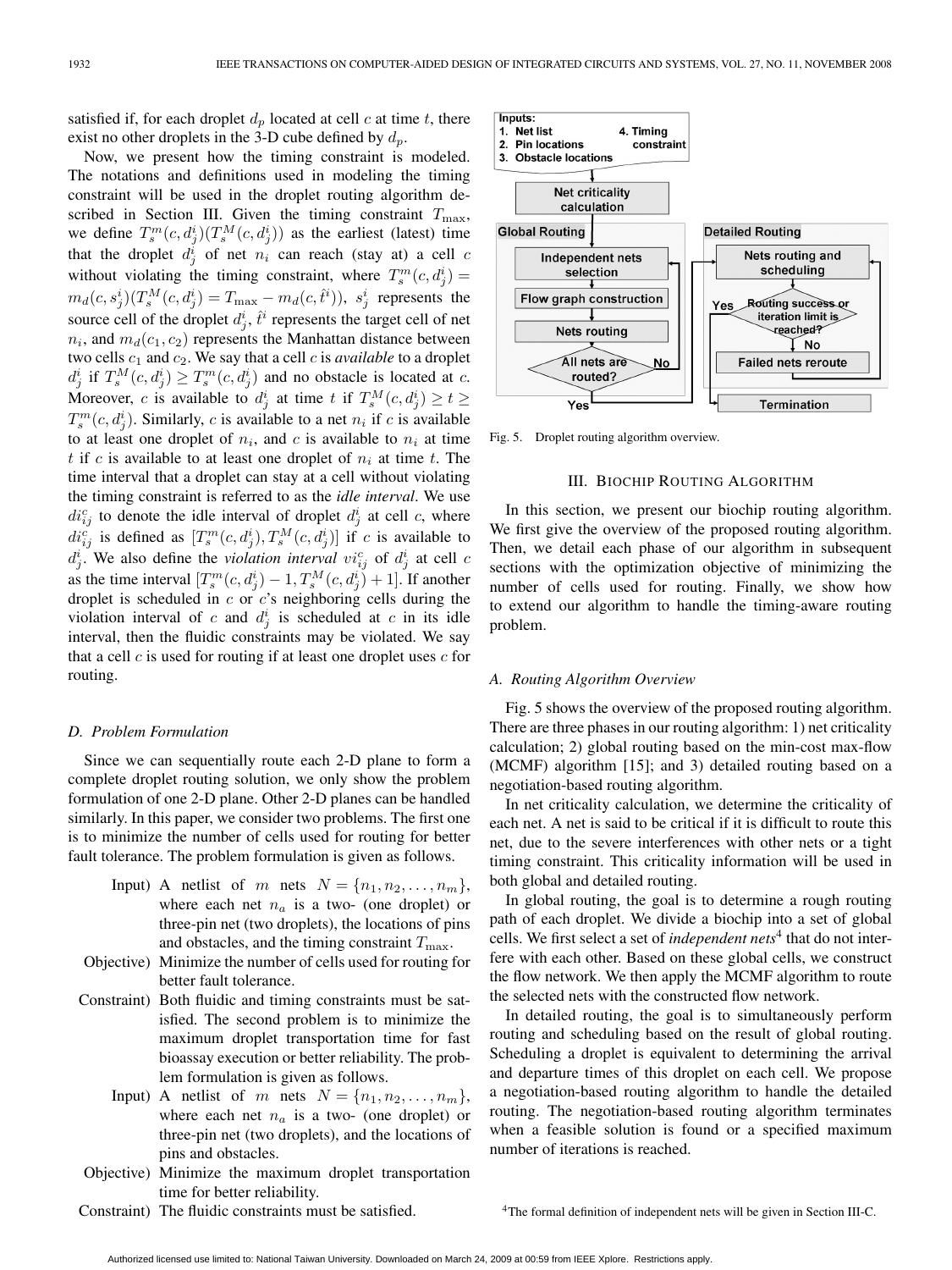TABLE I NOTATIONS USED IN GLOBAL ROUTING

| N                                  | set of nets                                                            |  |  |  |  |
|------------------------------------|------------------------------------------------------------------------|--|--|--|--|
| $N^{\prime}$                       | set of independent nets                                                |  |  |  |  |
| a, b                               | index of nets                                                          |  |  |  |  |
| p, q                               | index of cells                                                         |  |  |  |  |
| $d_i^a$                            | the <i>j</i> -th droplet of net $n_a$                                  |  |  |  |  |
| $\frac{\check{C_a}}{\check{C_p'}}$ | a set of available cells in the bounding box of net $n_a$              |  |  |  |  |
|                                    | set of cell $c_p$ and $c_p$ 's neighbors                               |  |  |  |  |
| crit(a)                            | criticality of the net $n_a$                                           |  |  |  |  |
| ĉ                                  | a global cell                                                          |  |  |  |  |
| $\tilde{U}_p$                      | capacity of the global cell $\hat{c}_n$                                |  |  |  |  |
| $\bar{U}$                          | the largest capacity of all edges in the flow graph                    |  |  |  |  |
| $\overline{O_p}$                   | number of droplets that use $\hat{c}_p$ for routing                    |  |  |  |  |
| $\overline{O_p^{\bar n}}$          | number of nets in $N'$ that can use $\hat{c}_p$ for routing            |  |  |  |  |
| $\phi_g(v_p^a)$                    | cost of the node $v_n^a$                                               |  |  |  |  |
| $\phi_{max}$                       | the largest cost of all nodes                                          |  |  |  |  |
| $L_p$                              | union of all idle intervals of cell $c$ in the global cell $\hat{c}_p$ |  |  |  |  |
| $W_c/H_c$                          | width/height of a biochip                                              |  |  |  |  |
|                                    | a priority queue                                                       |  |  |  |  |

#### *B. Net Criticality Calculation*

A net  $n_a$  is said to be critical if 1)  $n_a$  has fewer possible solutions (routing paths and schedules) due to the timing constraint or 2) there are more nets whose solutions affect the solution of  $n_a$ . We use crit(a) to denote the criticality value of  $n_a$ . crit(a) is defined by the following:

$$
crit(a) = \frac{\sum_{k \in N} \sum_{c \in C_a} \sum_{t \in vi_{a1}^c \cup vi_{a2}^c} u(c, k, t)}{\sum_{c \in C_a} \sum_{t \in di_{a1}^c \cup di_{a2}^c} u(c, a, t)}
$$
(1)

where  $C_a$  is the set of available cells in the bounding box of  $n_a$  and  $u(c, a, t)$  is one if c is available to net  $n_a$  at time t; otherwise,  $u(c, a, t)$  is zero. The larger the crit(a) is, the more critical the  $n_a$  is. The reason is that, with a tighter timing constraint, there are fewer possible routing solutions for  $n_a$ , and thus, the denominator is decreased. If there are more nets that might use cells in  $C_a$  for routing, the value of the numerator is increased, meaning that it is more difficult to route  $n_a$  without violating the fluidic constraints.

## *C. Global Routing*

Global routing is to determine a rough routing path for each droplet. We decompose the global routing problem into a set of subproblems by selecting a set of independent nets that do not interfere with each other. We first explain how to select a set of independent nets. Then, we present the MCMF algorithm to solve the global routing problem with the selected nets and the approach to estimate the capacity of a global cell. Finally, we handle three-pin nets with the MCMF algorithm. Table I shows the notations used in global routing.

*1) Net Selection:* We first give the following two definitions. *Definition 1:* A cell *c* is said to be a *violation-free cell* for two nets  $n_a$  and  $n_b$  if it is guaranteed to satisfy the fluidic constraints when the droplet  $d_i^a$  uses c and the droplet  $d_j^b$  uses one of c's neighboring cells or  $c$  for routing.

*Definition 2:* Two nets are said to be *independent nets* if 1) their bounding boxes are not overlapped or adjacent, or 2) all cells in the overlapping area (if they are overlapped) or all boundary cells (if they are adjacent) are violation-free cells.



Fig. 6. Illustration of Definition 2. (a) Two boundaries are overlapped. (b) Two boundaries are (diagonally) adjacent.

Fig. 6 shows Definition 2. Based on the aforementioned two definitions, the goal of the net selection process is to select a set of independent nets with the maximum sum of criticality, since we should route critical nets first. First, we define  $C_p'$  as the set of  $c_p$  and  $c_p$ 's neighboring cells. The cell  $c_p$  is not violation free for two nets  $n_a$  and  $n_b$  if there exists a cell  $c_q \in C_p'$  such that the violation interval  $vi_{ai}^{c_p}$  of droplet  $d_i^a$  overlaps with the idle interval  $di_{bj}^{c'_q}$  of droplet  $d_j^b$ . If these two intervals are overlapped, it means that it is possible to violate the fluidic constraints if  $d_i^a$ uses  $c_p$  and  $d_j^b$  uses  $c_q$  for routing. If the bounding boxes of  $n_a$ and  $n_b$  are overlapped and at least one cell in the overlapping area is not violation free, then  $n_a$  and  $n_b$  are not independent nets. Similarly, if the bounding boxes of  $n_a$  and  $n_b$  are adjacent and at least one boundary cell is not violation free, then  $n_a$  and  $n_b$  are not independent nets.

Now, we present how to select a set of independent nets for routing. We construct an undirected *conflict graph*  $G_c$  for net selection. For each unrouted net  $n_a$ , we create a corresponding node  $v_a$  in  $G_c$ . The weight of  $v_a$  is its criticality. Two nodes  $v_a$ and  $v_b$  are connected if  $n_a$  and  $n_b$  are not independent. Under this formulation, the net selection problem is equivalent to the maximum weighted independent set (MWIS) problem, which is NP-complete on general graphs [16]. Therefore, we resort to an efficient heuristic to find the MWIS of  $G_c$ .

We use a priority queue  $Q$  to find the MWIS of  $G_c$ . Q contains all candidate nets, and the priority is the criticality of each net. We iteratively select the most critical net  $n_a$  in  $Q$  and delete all nodes  $v_b$  that are connected by  $v_a$  and  $v_a$  in  $G_c$ . We also remove  $n_b$  and  $n_a$  from Q. When Q becomes empty, we find the set of independent nets, denoted by  $N'$ .  $N'$  will be used as the input to the MCMF algorithm. The time complexity of the net selection process is  $O(|N|^3)$ , since we need to visit at most  $O(|N|^2)$  edges per iteration, and there are at most |N| iterations. Finally, Fig. 7 shows our net selection algorithm.

*2) Network-Flow-Based Routing Algorithm:* We divide a biochip into a set of global cells  $\hat{c}$ . Each global cell contains  $3 \times 3$  basic cells. With the global cells and the selected set N' of independent nets to represent a subproblem, we use the MCMF algorithm to solve each subproblem. We first present the basic network formulation for routing all two-pin nets. Finally, we explain how to handle three-pin nets with the MCMF algorithm.

*Basic network formulation:* We create a directed graph  $G_f = (V_g \cup \{s_f, \hat{t}_f\}, E_g)$ , where  $s_f(\hat{t}_f)$  is the source (target) of  $G_f$ ,  $V_g$  is the set of routing nodes, and  $E_g$  is the set of edges. For each droplet  $d^a$ , we create a node  $v_p^a$  for each global cell  $\hat{c}_p$  if at least one cell c in  $\hat{c}_p$  is available to  $d^a$  and c is in the bounding box of  $n_a$ . Note that, under this construction,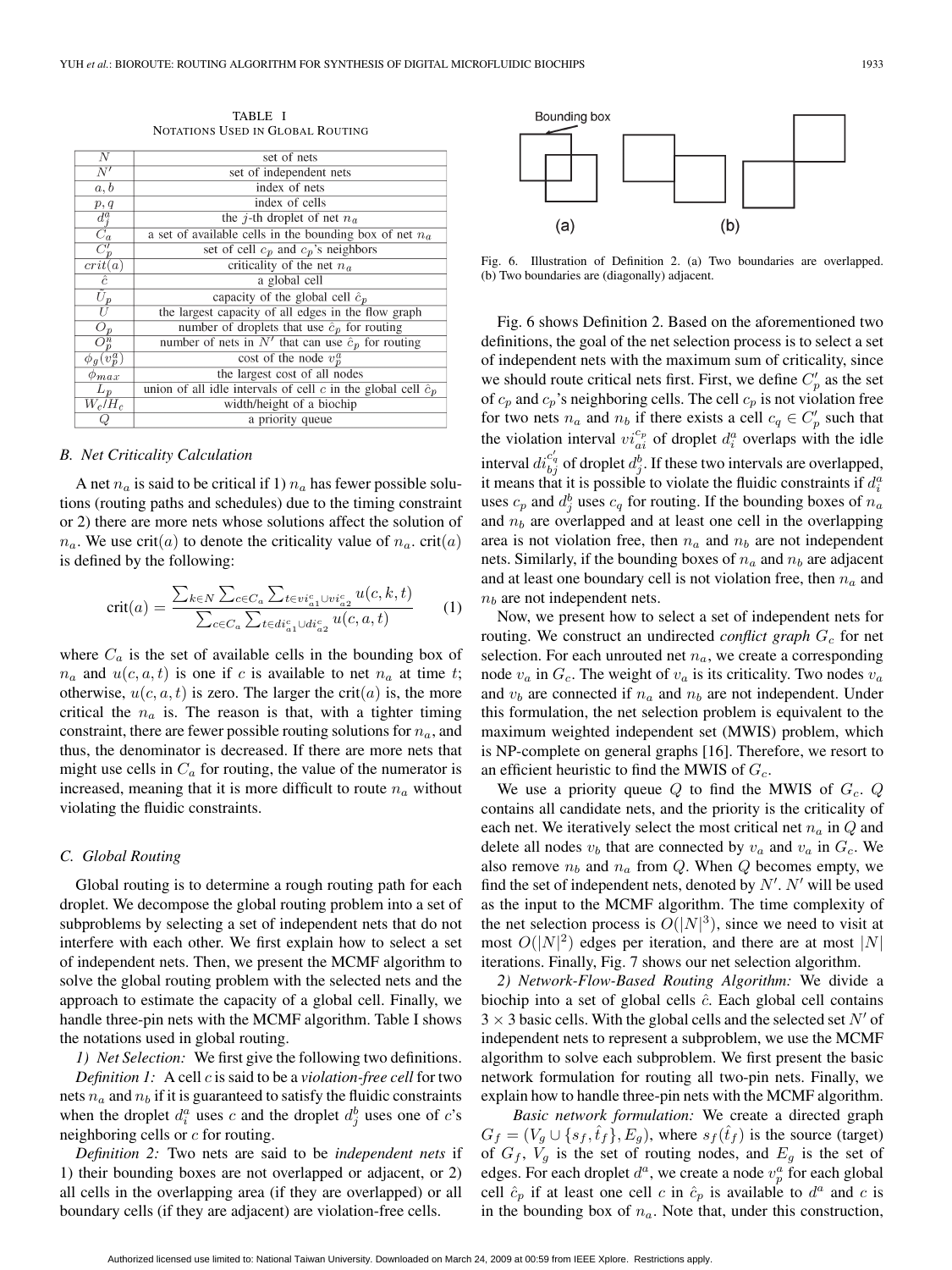Algorithm: Net Selection  $(N)$ N: set of un-selected nets; begin  $1 N' = \emptyset$ ; 2 Construct the conflict graph  $G_c$ ; 3 Add all nets in  $N$  into the priority queue  $Q$ ; 4 while  $Q$  is not empty Let  $n_a$  be the most critical net in  $Q$ ; 6 Delete  $n_a$  from  $Q$ ; Add  $n_a$  into  $N'$ ; Delete all nodes  $v_b$  in  $G_c$  if  $v_b$  and  $v_a$  are connected and all  $n_b$  in  $Q$ ;  $9 N = N - N';$ 10 return  $N'$ ;

end

Fig. 7. Summary of the net selection algorithm.



Fig. 8. Illustration of the simple routing path assumption when a droplet passes through a global cell.

multiple nodes may correspond to the same global cell since c may be available to multiple droplets. Each node  $v_p^a$  has a capacity  $\tilde{U}_p - O_p$  and its cost  $\phi_g(v_p^a)$ .

To calculate  $U_p$ , we first define the set of  $L_p =$  $\{l_1^p, l_2^p, \ldots, l_k^p\}$  as the union of all idle intervals of each droplet  $d_j^a$  at each cell c in  $\hat{c}_p$ .  $L_p$  represents all possible time instances that a droplet may use  $\hat{c}_p$  for routing. To determine the capacity of  $\hat{c}_p$ , we first assume that each droplet passes through a global cell with a straight line or an L-shaped routing path, as shown in Fig. 8. Under this assumption, if a droplet arrives at  $\hat{c}_p$  at time t, then this droplet leaves  $\hat{c}_p$  at time  $t + 2$ . It also means that to satisfy the fluidic constraints, there exist no other droplets scheduled in the time interval  $[t - 1, t + 3]$  based on the 3-D modeling of the fluidic constraints presented in Section II. In other words, we need five time units for a droplet to pass through a global cell without violating the fluidic constraints. Then,  $U_p$  is calculated by the following:

$$
\tilde{U}_p = \sum_{l_k^p \in L_p} \left\lfloor \frac{|l_k^p| + 2}{5} \right\rfloor \tag{2}
$$

where  $|l_k^p|$  is the range of  $l_k^p$  and is defined as the difference of the two endpoints of  $l_k^p$  plus one. Moreover, to consider the case when a droplet arrives or leaves at one of the two endpoints of  $l_k^p$ , the numerator is increased by two.

For two adjacent global cells,  $\hat{c}_p$  and  $\hat{c}_q$ , we create two directed edges between  $v_p^a$  and  $v_q^a$  for all nets  $n_a$ . The costs and capacities of these two edges are both zero and one, respectively. For all droplets  $d^a$ , we create an edge from  $s_f$ to  $v_p^a$  with capacity one and cost zero if the source of  $d^a$  is in  $\hat{c}_p$ . Similarly, we create an edge from  $v_p^a$  to  $\hat{t}_f$  if the target of  $d^a$  is in  $\hat{c}_p$  with capacity one and cost zero. We will detail

how to transfer the node cost/capacity to the edge cost/capacity later. Fig. 9 shows an example of our network formulation. Fig. 9(a) shows the 2-D plane at time  $t1$  of the 3-D module placement shown in Fig. 3(a). The whole chip is divided into 16 global cells. The bottom-left global cell is labeled as 0 while the upper-right global cell is labeled as 15. Fig. 9(b) shows the corresponding network flow formulation. For simplicity, we only show nets  $n_1$  and  $n_2$ . As shown in this figure, there are two nodes that represent the same global cell  $\hat{c}_6$ . Similarly, there are two nodes that represent the same global cell  $\hat{c}_7$ .

*Cost assignment and node construction:* The cost  $\phi_g(v_p^a)$ of the global cell  $\hat{c}_p$  for net  $n_a$  is defined by the following:

$$
\phi_g \left( v_p^a \right) = \begin{cases} |N'| - O_p^n, & O_p \neq 0\\ 1 + |N'| - O_p^n, & \text{otherwise} \end{cases}
$$
 (3)

where  $|N'|$  is the size of the input nets. Since our goal is to minimize the number of cells used for routing, we encourage multiple droplets to share the same global cell by assigning a smaller cost to  $v_p^a$  if  $O_p$  is not zero. Moreover, to encourage two nets in  $N'$  to share the same global cell, we add the difference of  $|N'|$  and  $O_p^n$  into the cost function.

Now, we present how to transfer the node cost/capacity to the edge cost/capacity so that the MCMF algorithm can be applied. Since each node  $v_p^a$  has capacity  $\tilde{U}_p - O_p$ , it means that the number of outgoing flows cannot exceed  $\ddot{U}_p - \dot{O}_p$ . The same condition holds for all incoming flows of  $v_p^a$ . We use the node split technique [15] to decompose each node  $v_p$  into two intermediate nodes  $v'_p$  and  $v''_p$ , and an edge is connected from  $v_p'$  to  $v_p''$ . Fig. 10 shows this technique. All outgoing edges of  $v_p$  are now connected from  $v_p''$ , and all incoming ones are now connected to  $v'_p$ . The cost and capacity of the edge from  $v'_p$  to  $v_p''$  are  $\phi_g(v_p^a)$  and  $\tilde{U}_p - O_p$ , respectively.

Under our flow-network construction, one special situation occurs when the size of  $N'$  is larger than the capacity of a node  $v_p$ . In this situation, it is possible that, after applying the MCMF algorithm,  $O_p$  is larger than the capacity of  $\hat{c}_p$ , since in our formulation, multiple nodes represent the same global cell and these nodes may be used by different droplets for routing. Assume that nets  $n_a$  and  $n_b$  [crit(b) > crit(a)] both use  $\hat{c}_p$  for routing and  $O_p > U_p$ . We then keep the flow of  $n_b$  and rip up and reroute  $n_a$  without using  $\hat{c}_p$  for routing. If  $n_a$  cannot reach its sink without using  $\hat{c}_p$ , then the flow of  $n_a$  is restored, and we rip up and reroute  $n_b$ . If both  $n_a$  and  $n_b$  fail for routing, then we keep the flow of  $n_b$  (since it is more critical) and treat  $n_a$ as a failed net. Then,  $n_a$  will be handled in the detailed routing stage. The aforementioned process repeats until  $O_p \leq U_p$  for all global cells  $\hat{c}_p$ .

Based on the aforementioned network formulation and the cost/capacity assignment of edges, we have the following theorem.

*Theorem 1:* Given a set  $N'$  of independent two-pin nets with its size not larger than the minimum capacity of all nodes, we can apply the MCMF algorithm to find the minimum number of cells for nondetour routing.

*Proof:* The MCMF algorithm obtains flows with minimum edge costs. Since we encourage a droplet to use a global cell that has been used by other droplets and two to-be-routed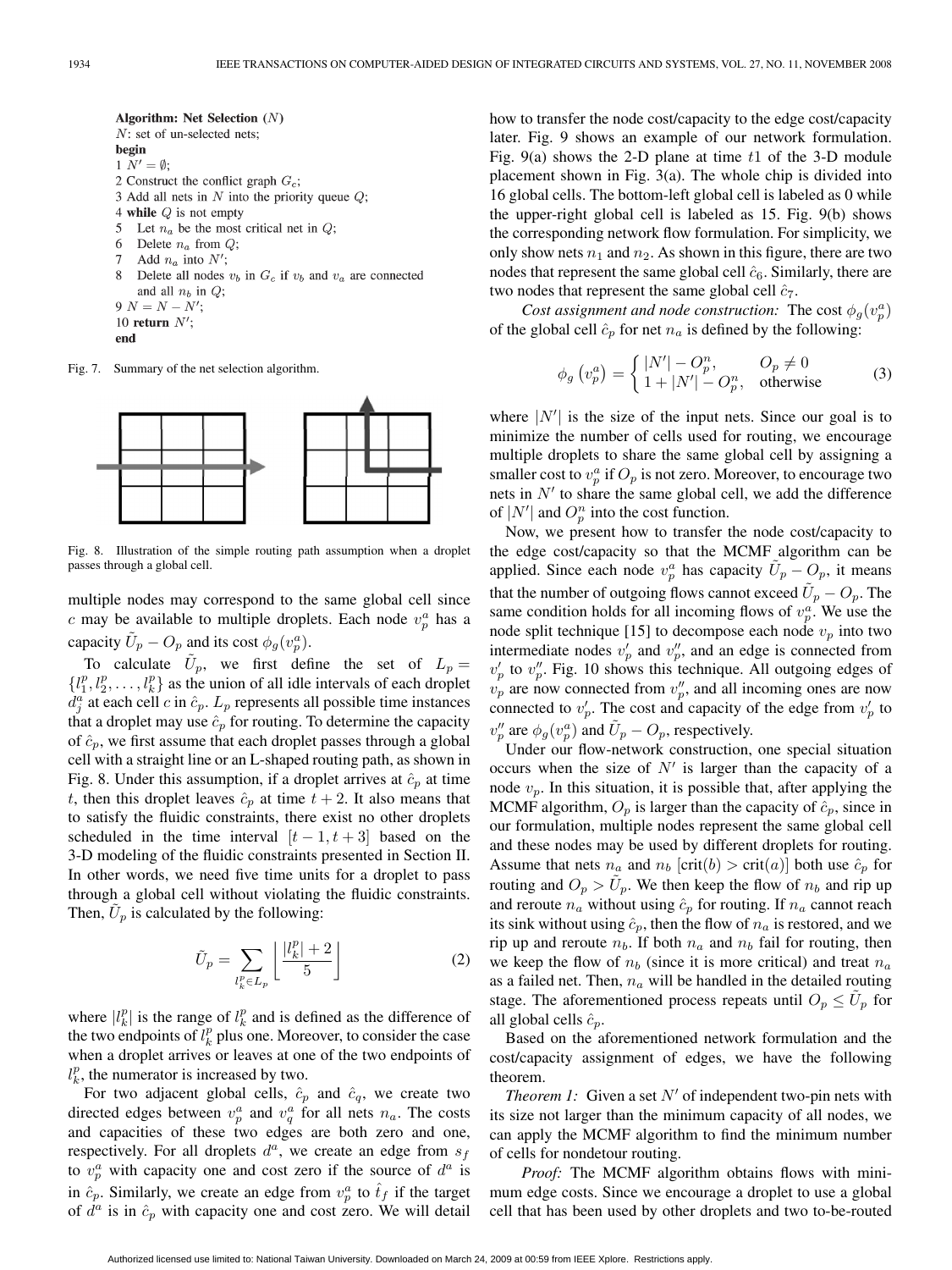

Fig. 9. Example of the MCMF formulation of the 3-D module placement shown in Fig. 3(a) before node split. (a) The 2-D plane at time t1. The whole chip is divided into 16 global cells. (b) The network flow formulation for two nets,  $n_1$  and  $n_2$ . (c) The 2-D plane at time t2. (d) The network flow formulation to route the second droplet of the three-pin net  $n_6$ .



Fig. 10. Node split in global routing.

droplets to use the same global cell, the MCMF algorithm obtains the global routing paths with the minimum number of global cells used for routing, if there are no routing detours. Also, since the size of  $N'$  is less than the minimum capacity of all nodes in the flow graph, the flows on the flow graph are the exact global routing paths of all droplets. Therefore, our MCMF algorithm can find the minimum number of cells for nondetour routing.

*Handling three-pin nets:* We decompose a three-pin net  $n_a$  into two two-pin nets. We first route the droplet  $d_1^a$  with a longer Manhattan distance between its source and sink and then route the other droplet  $d_2^a$ . The main idea is to route  $d_2^a$  to one of the global cells that are used by  $d_1^a$  so that they can be mixed during transportation. We say a node  $v_p^a$  is a *mixing node* if at least one cell c in the global cell  $\hat{c}_p$  can be used to mix  $d_1^a$  and  $d_2^a$ , i.e., the two idle intervals  $di_{a1}^c$  and  $di_{a2}^c$  are overlapped. We refer to the mixing nodes used by  $d_1^a$  for routing as the *common mixing nodes*. When routing  $d_2^a$ , our goal is to route  $d_2^a$  to one of the common mixing nodes. When routing  $d_2^a$ , we first remove all edges connecting to  $\hat{t}_f$  and connected from  $s_f$ . Next, for all droplets  $d_2^a$ , we create edges from its common mixing nodes to  $\hat{t}_f$  with capacity one and cost zero. Similarly, we create an edge

from  $s_f$  to  $v_p^a$  if the source pin of  $d_2^a$  is in  $\hat{c}_p$  with capacity one and cost zero. Fig.  $9(c)$  shows the 2-D plane at time  $t2$  of the 3-D module placement shown in Fig. 3(a). Fig. 9(d) shows the flow network when we route the second droplet, from dilute  $a$ to mix  $b$ , of net  $n_6$ . Note that the source node is connected to node  $v_5$ , and the target node is now connected from nodes  $v_6$ and  $v_{10}$ , since these two nodes are common mixing nodes.

Note that, to mix  $d_1^a$  and  $d_2^a$ , the number of common mixing nodes cannot be zero. When routing  $d_1^a$ , we additionally add the mix cost  $M_g(v_p^a, d_1^a)$  for each  $v_p^a$  to ensure that  $d_1^a$  visits at least one mixing node.  $M_g(v_p^a, d_1^a)$  is one if  $v_p^a$  is not a mixing node; otherwise,  $M_g(v_p^a, d_1^a)$  is zero. With the mix cost, the MCMF algorithm will route  $d_1^a$  to one of its mixing nodes, and therefore, the number of the common mixing node is not zero when we route  $d_2^a$ .

*3) Time Complexity Analysis:* The global routing problem consists of the net selection and the routing of all droplets by the MCMF algorithm. Given  $|N|$  nets, the heuristic algorithm for solving the MWIS problem takes  $O(|N|^3)$  time. Therefore, in the worst case, the net selection process can be solved in  $O(|N|^4)$  time, where exactly one net is selected for routing at one iteration. The MCMF algorithm can be solved in  $O(|V_g||E_g| \log U \log(|V_g| \phi_{\text{max}}))$  time, where U is the largest edge capacity and  $\phi_{\text{max}}$  is the largest cost. The size of  $V_g$ and  $E<sub>g</sub>$  are both  $O(W<sub>c</sub>H<sub>c</sub>)$ . Note that, in our formulation, multiple routing nodes correspond to the same global cell. Hence, the number of nodes and edges in a network flow graph is proportional to the number of to-be-routed droplets. In the worst case, all nets are three-pin nets, and each time, we determine the routing path of one net and route the remaining nets. Therefore, we need  $O(|N|^2)$  times in total. Based on the previous discussion, the global routing problem can be solved in  $O(|N|^4 + |N|^4 (W_c H_c)^2 \log U \log (|N| (W_c H_c) \phi_{\text{max}}))$  time.

*Theorem 2:* Given a set N of nets and a biochip of the width (height)  $W_c$  (H<sub>c</sub>), the global routing problem can be solved in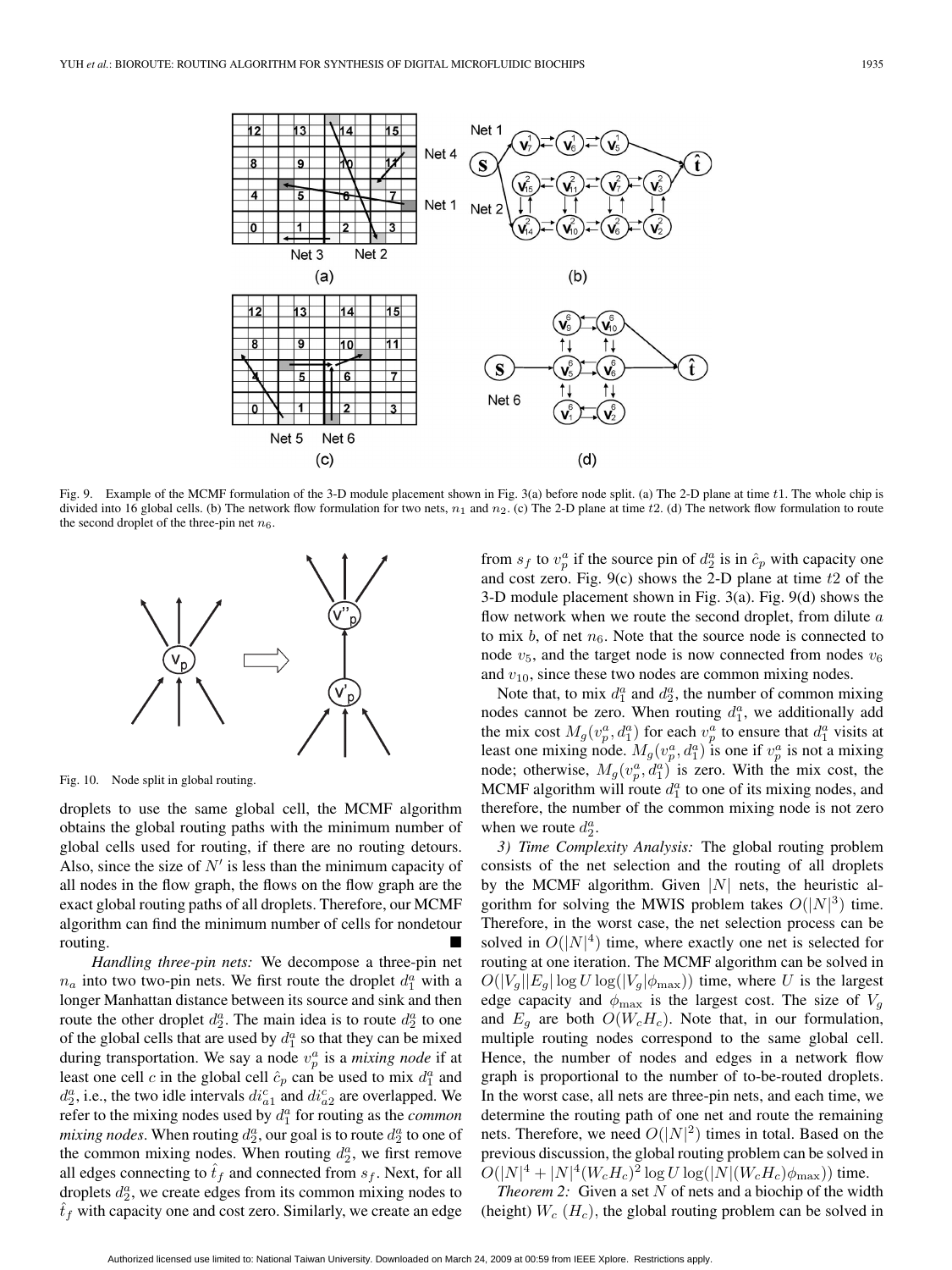| $arr(v_p, d^a)$ /dep $(v_p, d^a)$                                      | arrival and departure times of droplet $d^a$   |  |  |  |
|------------------------------------------------------------------------|------------------------------------------------|--|--|--|
|                                                                        | on cell $c_n$                                  |  |  |  |
| $\phi_d(v_p, v_q, d^a, t)$                                             | cost of droplet $d^a$ from node $v_q$ to $v_p$ |  |  |  |
|                                                                        | at time $t$                                    |  |  |  |
| $U_d(v_p)$                                                             | usage cost of cell $c_n$                       |  |  |  |
| timing cost for timing-aware routing<br>$U_d^t(v_n)$                   |                                                |  |  |  |
| fluidic penalty for the fluidic constraints<br>$F(v_p, v_q, t)$        |                                                |  |  |  |
| $\overline{H_f(v_p,t)}$<br>historic fluidic penalty                    |                                                |  |  |  |
| $H_f^c(v_p,t)$                                                         | fluidic penalty related to current             |  |  |  |
|                                                                        | routing iteration                              |  |  |  |
| $H_f^p(v_p,t)$                                                         | historic fluidic penalty related to            |  |  |  |
|                                                                        | previous routing iterations                    |  |  |  |
| $M_d(v_p, d_1^a, t)$                                                   | mix cost used to mix two droplets              |  |  |  |
|                                                                        | of a 3-pin net                                 |  |  |  |
| $\frac{\hat{D}(v_p, d_1^a)}{R_a}$                                      | distance cost                                  |  |  |  |
|                                                                        | routing tree of net $n_a$                      |  |  |  |
| $\overline{s(v_a,t)}$<br>number of droplets that use $v_p$ for routing |                                                |  |  |  |
|                                                                        | at time $t$                                    |  |  |  |

TABLE II NOTATIONS USED IN DETAILED ROUTING

 $O(|N|^4 + |N|^4 (W_c H_c)^2 \log U \log(|N| (W_c H_c) \phi_{\text{max}}))$  time, where U is the largest edge capacity and  $\phi_{\text{max}}$  is the largest cost.

## *D. Detailed Routing*

In this section, we present the proposed detailed routing scheme. The negotiation-based detailed routing algorithm is inspired by [17]. The proposed routing algorithm iteratively routes and schedules each droplet in the decreasing order of their criticality. To schedule each droplet, we determine the arrival and departure times of each droplet on each cell. We also perform rip-up and reroute on failed nets. A failed net is a net that cannot find a routing solution satisfying the fluidic constraints or a three-pin net whose two droplets cannot be mixed during their transportation. The proposed routing algorithm terminates if a feasible routing solution is found or a specified maximum number of iterations is reached. We first present how to route two-pin nets. Then, we detail how to handle three-pin nets. Finally, we present the time complexity analysis. Table II lists the notations used in detailed routing.

*1) Routing Graph Construction:* We construct a directed routing graph  $G_d = (V_d, E_d)$ , where  $V_d$  is the set of all routing nodes and  $E_d$  represents the set of edges. Unlike global routing, we create a unique node  $v_p$  for each cell  $c_p$ . Two nodes  $v_p$  and  $v_q$  are connected via a directed edge if droplets can move from  $c_p$  to  $c_q$ . Each node  $v_p$  is associated with two variables,  $\arr(v_p, d^a)$  and  $\text{dep}(v_p, d^a)$ , to denote the arrival and departure times of the droplet  $d^a$  on  $v_p$ , respectively.  $v_p$  is also associated with its cost  $\phi_d(v_p, v_q, d^a, t)$  to represent the cost when a droplet  $d^a$  moves from  $v_q$  to  $v_p$  at time t. The goal of detailed routing is to find the minimum cost routing tree  $R_a$  for each droplet embedded in  $G_d$  and to determine the arrival and departure times of each node in  $R_a$ , provided that the timing and fluidic constraints are both satisfied. A routing tree's cost is the sum of the cost of all tree nodes.

*2) Cost of Routing Nodes:* The cost  $\phi_d(v_p, v_q, d^a, t)$  when droplet  $d^a$  moves from  $v_q$  to  $v_p$  at time t is defined by the following:

$$
\phi_d(v_p, v_q, d^a, t) = U_d(v_p) + F(v_p, v_q, )
$$
\n(4)



Fig. 11. Illustration of the fluidic penalty.

where  $U_d(v_p)$  is the usage cost of  $v_p$  and  $F(v_p, v_q, t)$  is the fluidic penalty for the fluidic constraints.  $U_d(v_p)$  is zero if  $c_p$ is used by at least one droplet; otherwise,  $U_d(v_p)$  is one. The fluidic penalty  $F(v_p, v_q, t)$  is used to guide the detailed router to satisfy the fluidic constraints and is defined as follows:

$$
F(v_p, v_q, t) = \sum_{t'+1 \le k \le t-1} \frac{s(v_q, k)}{N_f} \times H_f(v_q, k)
$$

$$
+ \frac{s(v_p, t)}{N_f} \times H_f(v_p, t) \quad (5)
$$

where t' is the arrival time of droplet  $d^a$  at  $v_q$ ,  $s(v_p, t)$  is the number of droplets that use  $v_p$  for routing at time t, and  $H_f(v_p, t)$  is the historic fluidic penalty.  $N_f$  is used for normalization and is set to 27 in this paper. It will be explained later when we present our detailed routing algorithm. In the aforementioned equation, the first term accounts for the fluidic penalty if  $d^a$  stays at  $v_q$  from time  $t' + 1$  to  $t - 1$ , and the second term represents the fluidic penalty when  $d<sup>a</sup>$  arrives at  $v_p$  at time t. Fig. 11 shows the fluidic penalty computation. Fig. 11 shows a simple biochip with two cells  $v_q$  and  $v_p$  and the arrival/departure times of a droplet for the two cells. Since this droplet stays at cell  $v_q$  from time 0 to 3, the fluidic penalty is  $\sum_{k=0}^{3} H_f(v_q, k)$ . Also, since this droplet moves to  $v_p$  at time 4, we need to add  $H_f(v_p, 4)$  to the fluidic penalty. The historic fluidic penalty  $H_f(v_p, t)$  is defined by the following:

$$
H_f(v_p, t) = H_f^c(v_p, t) \times H_f^p(v_p, t)
$$
\n<sup>(6)</sup>

where  $H_f^c(v_p, t)$  is the fluidic penalty related to the current iteration and  $H_f^p(c_p, t)$  is the fluidic penalty related to previous iterations. We update the value of  $H_f^c$  after routing a net to avoid violating the fluidic constraints when routing other nets and the value of  $H_f^p$  at the end of one routing iteration. The initial values of  $H_f^c(v_p, t)$  and  $H_f^p(v_p, t)$  are both one. Both  $H_f^c(v_p, t)$  and  $H_f^p(v_p, t)$  are increased when  $s(v_p, t)$  is larger than one. If the fluidic constraints are violated in many previous iterations, the value of  $H_f(v_p, t)$  will be large. Therefore, the detailed router tends not to route a droplet to a cell at the time  $t$  with a large historic fluidic penalty.

*3) Routing Algorithm:* Fig. 12 shows the flow of our detailed routing algorithm. We route all successfully routed nets in global routing in the decreasing order of their criticality value. At first, we erase the routing tree  $R_a$  from the previous iteration and add the source  $s^a$  of  $d^a$  with  $\arcsin(s^a, d^a)=0$  into a priority Q. The cost of  $s^a$  is zero. Let  $v_q$  be the node with the lowest cost in Q. We remove  $v_q$  from Q and examine the fan-out  $v_p$ of  $v_q$  to evaluate the cost of  $v_p$  if  $c_p$  is available to  $d^a$  and  $v_p$  is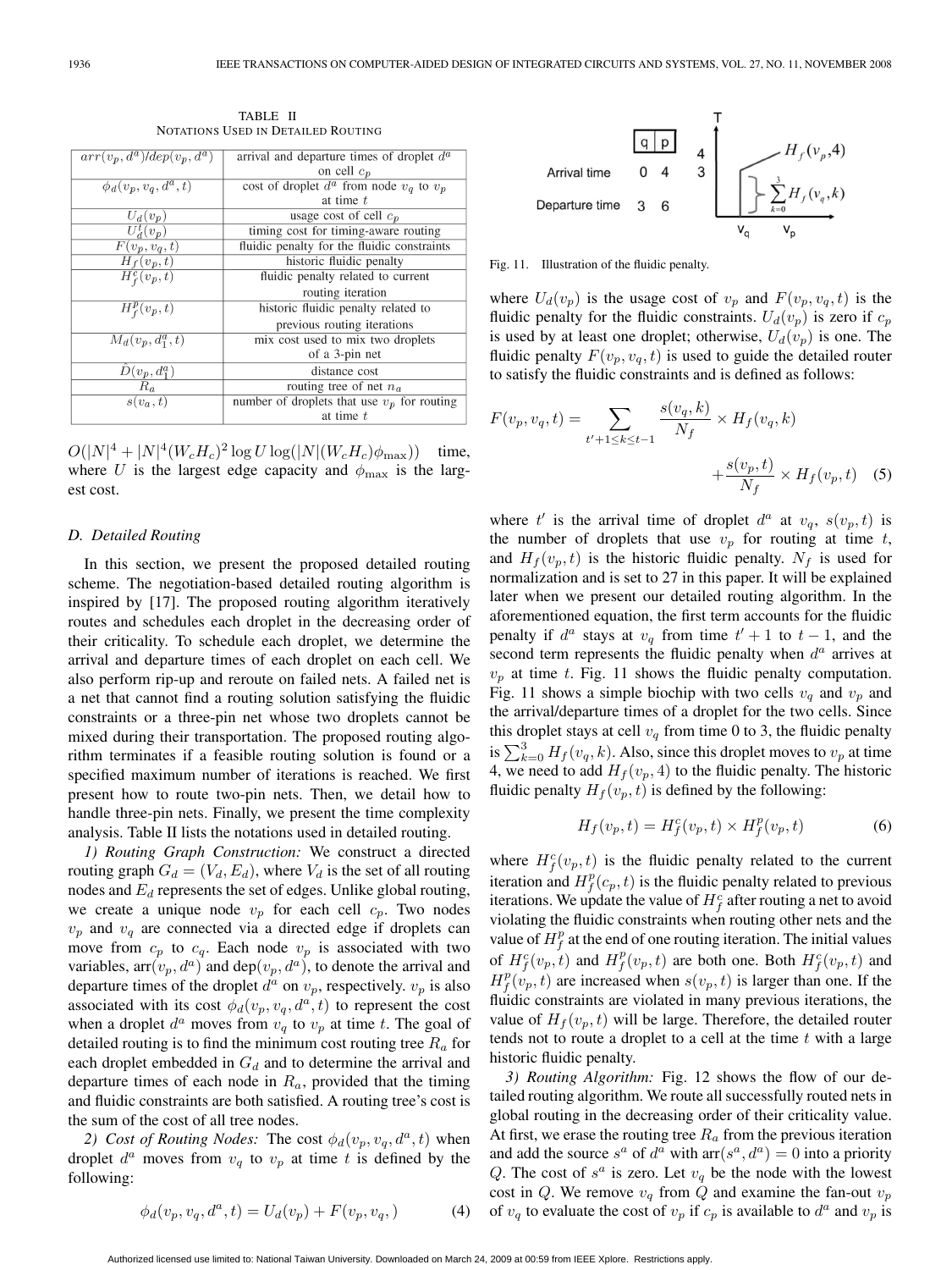

Fig. 12. Detailed routing flow.

used to route  $d^a$  in global routing. As described in the previous section, the cost of  $v_p$  consists of both usage cost and fluidic penalty which is related to the time when  $d^a$  arrives at  $v_p$ . We need to determine the arrival time of each droplet on each cell to minimize the fluidic penalty during routing. If there is a tie, we choose the smallest arrival time. We then add  $v_p$  into  $Q$  with the cost  $\phi_d(v_p, v_q, d^a, t) + P_{sq}$ , where  $P_{sq}$  is the path cost from  $s^a$  to  $v_q$ . The aforementioned process repeats until  $d^a$  reaches its target. Then, we perform back trace to update the departure time and usage cost of each cell and to form the routing tree  $R_a$ of  $d^a$ . We also update the value of  $s(v_p, t)$  if  $d^a$  uses cell  $c_p$  at time t for routing. Note that, based on the 3-D model presented in Section II-B, if  $d^a$  stays at  $c_p$  at time t,  $d^a$  is considered to use all cells in  $C_p'$  from time  $t - 1$  to  $t + 1$ . Therefore, we update all  $s(v_j, k)$  and  $H_f^c(v_j, k)$ ,  $c_j \in C'_p, t - 1 \leq k \leq t + 1$ after routing  $d<sup>a</sup>$ . Therefore, the maximum number of droplets that can use  $c_p$  at time t for routing is 27. This is the reason why the normalization factor  $N_f$  in (5) is set to be 27. If a net is a failed net, we rip up and reroute this net in the next iteration. Note that we do not honor the global routing result after the first iteration. Moreover, if a net  $n_a$  fails in global routing, we treat  $n_a$  as a failed net and route  $n_a$  after the first iteration.

*4) Handling Three-Pin Nets:* We also handle three-pin nets in detailed routing. Similar to global routing, we first route  $d_1^a$ with a longer Manhattan distance from its source to its sink and then route  $d_2^a$  to a cell that is also used by  $d_1^a$ , and the idle intervals of the two droplets in this cell are overlapped. The mixing nodes defined in global routing now refer to the routing nodes  $v_p$  if  $c_p$  can be used to mix  $d_1^a$  and  $d_2^a$ , i.e., the two idle intervals of the two droplets are overlapped in  $c_p$ . The common mixing nodes now refer to the mixing nodes used by  $d_1^a$ , and the arrival time of  $d_1^a$  is in the idle interval of  $d_2^a$ . Since to mix two droplets, these two droplets must be in the same cell at the same time. Our goal is to route  $d_2^a$  to one of its common mixing nodes for mixing.

To handle three-pin nets more efficiently and effectively, we add additional mix and distance costs when routing  $d_1^a$ . The mix cost is used to encourage  $d_1^a$  to use a mixing node for routing. The distance cost is used to encourage the detailed router to route  $d_1^a$  as close to  $d_2^a$  as possible. The new routing cost  $\phi'_d(v_p, v_q, d_1^a, t)$  to route  $d_1^a$  is defined by the following:

$$
\phi'_d(v_p, v_q, d_1^a, t) = U_d(v_p) + F(v_p, v_q, t) + M_d(v_p, d_1^a, t) + \hat{D}(v_p, d_1^a)
$$
 (7)

where  $M_d(v_p, d_1^a, t)$  is the mix cost and  $\hat{D}(v_p, d_1^a)$  is the distance cost. The mix cost is defined as follows:

$$
M_d(v_p, d_1^a, t) = \begin{cases} 0, & v_p \text{ is a mixing node and} \\ & t \in di_{a1}^i \cap di_{a2}^i \\ H_m(v_p, d^a), & \text{otherwise} \end{cases}
$$
(8)

where  $H_m(v_p, d_1^a)$  is the historic mix cost of  $v_p$  related to previous iterations. Initially,  $H_m(v_p, d_1^a)$  is zero and is increased by one every time we cannot mix a three-pin net  $n_a$ . There are two reasons. First, since three-pin nets are handled in global routing, it is very likely that  $d_1^a$  uses at least one mixing node for routing. Second, our goal is to minimize the number of cells used for routing. Therefore, we first focus on the cell number minimization problem. If these two droplets fail to be mixed, then we increase the cost of nonmixing nodes. By doing so, the detailed router will be forced to use mixing nodes for routing due to the mix cost at next iteration.

We observe that using the mix cost alone may not be efficient and effective for droplet mixing. When two droplets fail to be mixed, we need another iteration and, therefore, more CPU time. Therefore, we also define the distance cost when routing  $d_1^a$ . The distance cost of  $v_p$  is the sum of the Manhattan distance between cell  $c_p$  and the source of  $d_2^a$  and between  $c_p$  and the target of  $d_2^a$  divided by  $T_{\text{max}}$  and is defined by the following:

$$
\hat{D}(v_p, d_1^a) = \frac{m_d (s_2^a, c_p) + m_d (c_p, \hat{t}^a)}{T_{\text{max}}}.
$$
\n(9)

With the distance cost, the detailed router will route  $d_1^a$  as close to  $d_2^a$  as possible; as a result, it is more likely to use a mixing node when routing  $d_1^a$ .

Note that we do not update the fluidic penalty after routing the first droplet of a three-pin net. The fluidic penalty is referenced when considering the fluidic constraints. Since we intentionally mix two droplets of a three-pin net  $n_a$  during their transportation, it could be treated as no fluidic constraints between  $d_1^a$  and  $d_2^a$ . Instead, we update the usage cost so that  $d_1^a$ and  $d_2^a$  can use the same cells for routing. After the mixing of  $d_1^a$  and  $d_2^a$ , we treat it as one droplet. Finally, Fig. 13 shows the proposed detailed routing algorithm.

*5) Time Complexity Analysis:* We route at most O(|N|) droplets per iteration. The while loop in line 10 of Fig. 13 iterates at most  $O(|E_d|)$  times. By using a priority queue, the time complexity of queue insertion, deletion, and adjustment is  $O(log(|V_d|))$ . The size of  $V_d$  and  $E_d$  are both  $O(W_cH_c)$ , where  $W_c$  ( $H_c$ ) is the width (height) of a biochip. The violation detection of the fluidic constraints takes  $O(|N|^2)$  time. Therefore, the time complexity of detailed routing is  $O(|N|^2 + 1)$  $|N|(W_cH_c) \log(W_cH_c)$  if the maximum number of iterations is given as a constant.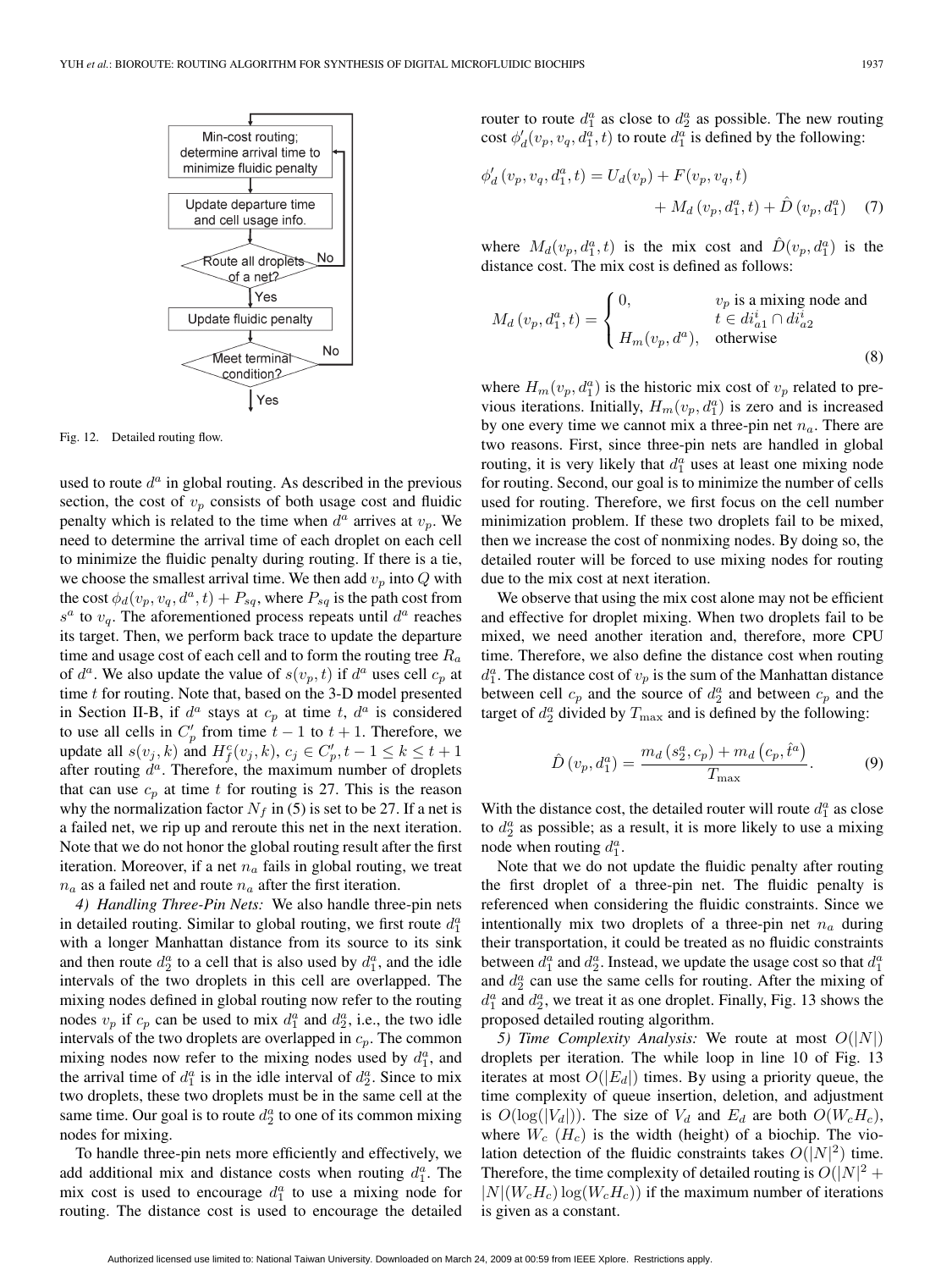Algorithm: Detailed Routing  $(N_a)$  $N_g$ : set of nets that are successfully routed in global routing in the decreasing order of its criticality; hegin 1  $E = N_g$ ; // E is the set of failed nets 2 iter = 1; 3 while  $E$  is not empty or the maximum iteration limit is reached while  $E$  is not empty  $\overline{4}$  $\overline{\phantom{0}}$ Let  $n_a$  be the most critical net in  $E$ ;  $E = E - n_a;$ 6  $\overline{7}$ Rip up the routing tree  $R_a$ ; 8 for all droplets  $d_k^a$ ,  $k = 1, 2$  $\overline{Q}$ Add  $s_k^a$  with  $arr(s_k^a, d_k^a) = 0$  and cost zero into a priority queue Q;  $10$ while  $(\hat{t}^a$  is not reached and  $k = 1$ ) or (a common mixing node  $v_m$  is not reached and  $k = 2$ )  $11$ 12 Remove node  $v_q$  with the lowest cost from  $Q$ ; 13 for all fanouts  $v_p$  of  $v_q$  and  $c_p$  is available to  $d_k^a$ 14 if *iter* = 1 and  $v_p$  is not used in global routing 15 continue: Choose t such that  $\phi'_d(v_p, v_q, d_k^a, t)$  (if  $n_a$  is a 3-pin net and  $k = 1$ ) 16 or  $\phi_d(v_p, v_q, d_k^a, t)$  (otherwise) is minimized; 17 18 Set  $arr(v_p, d_k^a) = t$ ; 19 Add  $v_p$  to Q with its cost plus  $P_{sq}$ ;  $20\,$ **loop** nodes  $v_p$  from  $v_l$  to  $s_k^a$  //  $v_l$  is the last node  $21$ Update  $U_d(v_p)$  and  $dep(v_p, d_k^a)$ ;  $22$ for all  $v_p$  used by  $d_k^a$  for routing 23 Update  $s(v_j, k)$  and  $H^c_f(v_j, k)$ ,  $c_j \in C'_p$ ,  $arr(v_p, d_k^a) - 1 \le k \le dep(v_p, d_k^a) + 1$ ; 24 for all cells  $c_p$ 25 Update  $H_f^p(v_p, k)$ ,  $0 \le k \le T_{max} - 1$ 26 Add all failed nets into  $E$ ; 27  $iter = iter + 1$ : 28 if  $iter = 2$ 29 Add net  $n_b$  that fails in global routing in  $E$ ; end

Fig. 13. Summary of the detailed routing algorithm.

*Theorem 3:* Given a set of N nets and a biochip of the width (height)  $W_c$  ( $H_c$ ), the time complexity of the detailed routing algorithm is  $O(|N|^2 + |N|(W_c H_c) \log(W_c H_c))$  if the maximum number of iterations is given as a constant.

## *E. Timing-Aware Routing*

In this section, we detail how to extend the aforementioned algorithm for the timing-aware routing problem. The goal of timing-aware droplet routing is to minimize the maximum transportation time for higher reliability and faster bioassay execution. To achieve this goal, we replace the usage cost with the timing cost in both global and detailed routing. In this way, we could minimize the droplet transportation time while minimizing the routing cost.

To minimize droplet transportation time, different from the optimization objective of minimizing the cells used for routing, a droplet needs to use as few numbers of global cells for routing as possible. To minimize the cells used for routing, we would like to route a droplet through the cells that have already been used by other droplets as much as possible. Even with the objective of shortening routing time, we need to use as few numbers of cells as possible to route a droplet, no matter if these cells are used by other droplets or not. Therefore, the node cost of all nodes in the flow graph is one plus the mix cost when routing a three-pin net. Note that the MCMF algorithm can also find the minimum droplet transportation time for a set of independent nets for nondetour routing. With the timing cost, the MCMF algorithm finds the flow that visits the minimum number of nodes. This flow corresponds to a shortest path and, hence, the shortest time to route a droplet from its source to its sink.

In detailed routing, the usage cost  $U_d(v_p)$  in (4) is replaced with the timing cost  $U_d^t(v_p)$ .  $U_d^t(v_p)$  is defined by the following:

$$
U_d^t(v_p) = \alpha \times \frac{\text{arr}(v_p, d_k^a)}{T_l} \tag{10}
$$

where  $T_l$  is used for normalization and  $\alpha$  is a user-specified constant. In this paper, we set  $T_l$  as the maximum bounding box of all nets and  $\alpha = 10$ . With the timing cost, the detailed router will minimize the time that a droplet arrives at its sink. Therefore, the maximum droplet transportation time is minimized.

## IV. EXPERIMENTAL RESULTS

Our algorithm was implemented in the C++ language and ran on a 1.2-GHz SUN Blade-2000 machine with 8-GB memory. For the MCMF algorithm, we used the LEDA package [18]. We also implemented the two-stage routing algorithm [11] and the prioritized A<sup>∗</sup>-search algorithm [9] on the same machine. For both our algorithm and the two-stage algorithm, the maximum number of iterations of routing one 2-D plane is 30. The prioritized A<sup>∗</sup>-search algorithm originally targets at minimizing the droplet transportation time. For fair comparison, we performed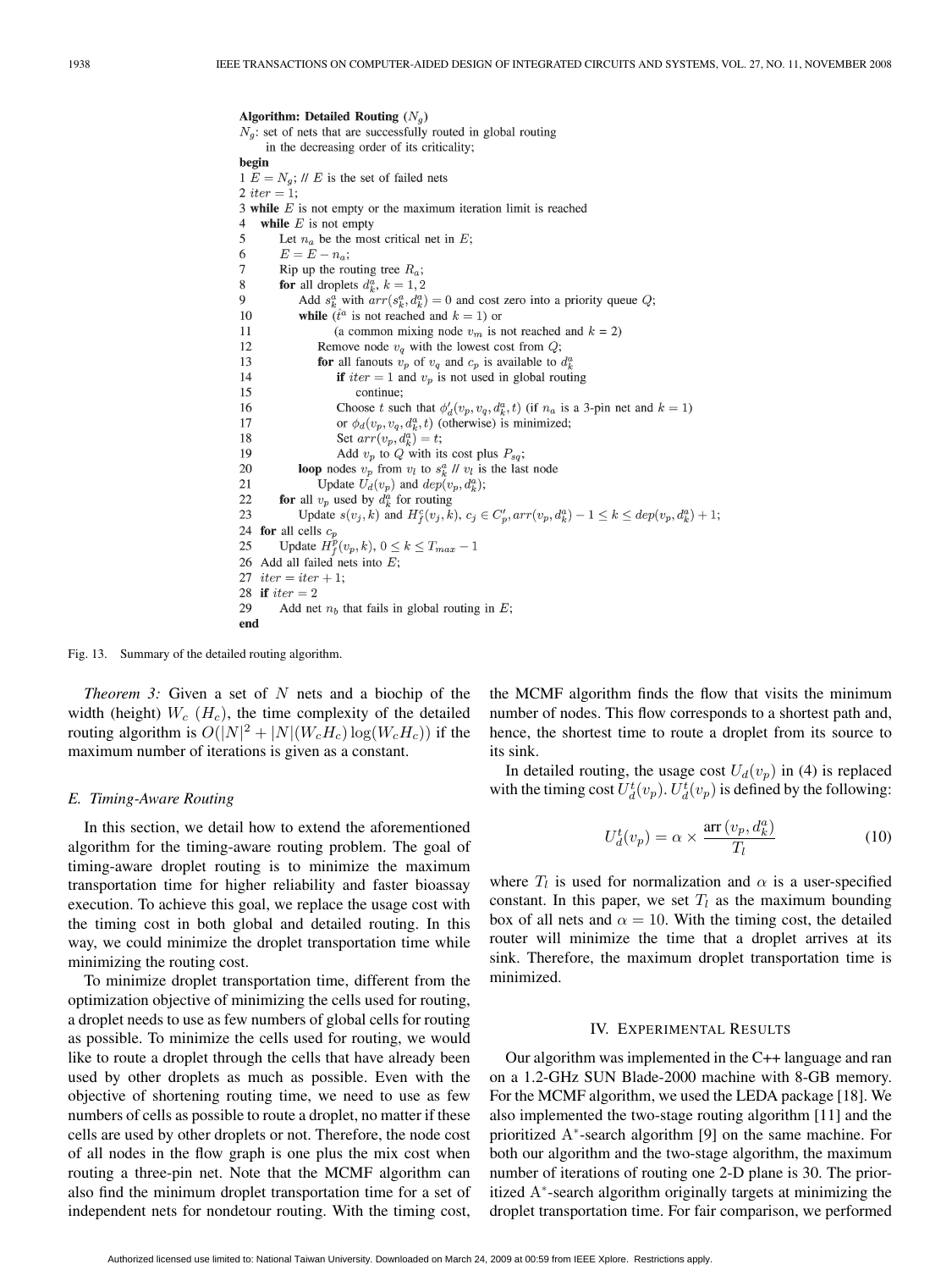four modifications on the prioritized  $A^*$ -search algorithm. First, we used the criticality information calculated in Section III-B as the priority. Second, for a three-pin net, we simultaneously routed the two droplets to ensure that these two droplets will be mixed during their transportation and to obtain the optimal solution. Third, to minimize the number of cells used when routing a net  $n_a$ , the total cost of a node in the search graph is the sum of the number of cells that are only visited by these droplets  $d_j^a$ ,  $j = 1, 2$ , and the half perimeter of the bounding box defined by the coordinates of  $d_j^a$  and the target pin. Finally, to satisfy the timing constraint, we also used the idle interval defined in Section II-C to restrict the possible droplet routing paths and schedules. We also modified the basic integer linear programming (ILP) formulation proposed in [19] to find the optimal solution. The major constraints include the fluidic constraints and the droplet movement constraint that constrains a droplet to move only to one of its four adjacent cells or to stay at where it is at the next time step. We also handled three-pin nets in the basic ILP formulation. The GNU Linear Programming Kit [20] is used as our ILP solver. For the details of the basic ILP formulation, please refer to [19].

We evaluated our routing algorithm on two bioassays: the *in vitro* diagnostics [11] and the colorimetric protein assay [6]. The *in vitro* diagnostics involves the measurement of glucose and lactate in human physiological fluids, which is very important in the clinical diagnostics of metabolic disorder. A colorimetric enzyme-based method (Trinder's reaction) is used to measure the concentrations of both glucose and lactate. The diagnostics consists of three steps: the dispensing step to generate droplets containing samples/reagents, the mixing step for biological reactions, and the detection step for the detection of the reaction result by an optical detector [21]. The protocol of protein assay is to first dilute samples containing protein with buffers such as 1-M NaOH solution. Then, reagents are mixed with samples for reaction. Finally, an optical detector (e.g., an LED-photodiode setup) is used to detect protein concentration. The readers can refer to [22] for more details.

The diagnostics\_1 is the benchmark used in [11]. To compare the routability of each router on harder routing cases, we used the placer proposed in [7] to place the two bioassays with the same design specification specified in [11] and [6] for the *in vitro* diagnostic and the protein assay, respectively. The new benchmarks are diagnostics\_2, protein\_1, and protein\_2. We also performed pin assignment. Table III shows the statistics of each benchmark. Column 2 shows the chip dimension. Column 3 lists the total number of 2-D planes. Column 4 lists the total number of nets of all 2-D planes, and column 5 shows the timing constraint. For all benchmarks, we followed [11] to assume that the electrodes are controlled by a 100-Hz clock, and the maximum delay constraint is 0.2 s. Therefore, one time unit in routing is 10 ms, and the timing constraint is 20 time units.

For the comparative studies, we first observed that the basic ILP formulation needs at least five days to route a benchmark. This result reveals that the ILP formulation is not practical for the droplet routing problem. Therefore, we omit the comparison with the basic ILP formulation. Instead, we compared our proposed routing algorithms with the two-stage and prioritized

TABLE III STATISTICS OF THE ROUTING BENCHMARKS

| Circuit       | Chip dimension | $#2D$ planes | #Tnets | $_{1max}$ |
|---------------|----------------|--------------|--------|-----------|
| Diagnostics_1 | $16 \times 16$ |              | 28     | 20        |
| Diagnostics_2 | $14 \times 14$ |              |        | 20        |
| Protein 1     | $21 \times 21$ | 64           | 181    | 20        |
| Protein 2     | $13 \times 13$ | 78           | 178    | 20        |

TABLE IV ROUTING RESULT OF THE TWO REAL-WORLD BIOASSAYS. N/A DENOTES THAT SOME 2-D PLANES ARE FAILED FOR ROUTING

| Circuit       | [11]    |            | [9]     |            | Ours    |            |
|---------------|---------|------------|---------|------------|---------|------------|
|               | #Tcells | <b>CPU</b> | #Tcells | <b>CPU</b> | #Tcells | <b>CPU</b> |
|               |         | time       |         | time       |         | time       |
|               |         | (sec)      |         | (sec)      |         | (sec)      |
| Diagnostics_1 | 267     | 0.15       | 269     | 3.36       | 237     | 0.05       |
| Diagnostics_2 | N/A     | N/A        | N/A     | N/A        | 236     | 0.04       |
| Protein 1     | 1735    | 1.33       | N/A     | N/A        | 1618    | 0.22       |
| Protein 2     | N/A     | N/A        | N/A     | N/A        | 939     | 0.12       |



Fig. 14. Routing result of the 2-D plane of the diagnostics\_1 benchmark obtained. There are a total of five nets in this 2-D plane. The arrows represent droplet movement directions.

A<sup>∗</sup>-search algorithms in terms of solution quality and CPU time. Table IV shows the experimental results. We report the total number of cells used for routing on all 2-D planes (#Tcell) and the CPU time to route all 2-D planes. As shown in this table, our routing algorithm can route all benchmarks while previous works cannot. For example, for the diagnostics\_2 benchmark, neither of the two-stage routing and the prioritized A<sup>∗</sup>-search algorithms is able to generate a routing solution, while our schemes have successfully routed this benchmark with reasonable CPU time. Furthermore, for those benchmarks where previous approaches can generate a feasible solution, e.g., diagnostics\_1, our routing algorithm provides solutions with fewer cells used for routing in less CPU time compared with the two-stage routing algorithm and the prioritized A<sup>∗</sup>-search algorithm. This result demonstrates the robustness and efficiency of our routing algorithm. Fig. 14 shows the routing result of one 2-D plane of the diagnostics\_1 benchmark. This 2-D plane has 5 nets and 45 cells used for routing. Arrows represent the droplets' moving directions.

Here, we discuss why our approach is more robust and effective than the other two routing algorithms. For the twostage algorithm, droplet routing and scheduling are performed in separate stages without considering the interaction among them. Moreover, the alternative routing path generation stage only finds the shortest path without explicitly minimizing the number of cells used for routing. In contrast, our algorithm can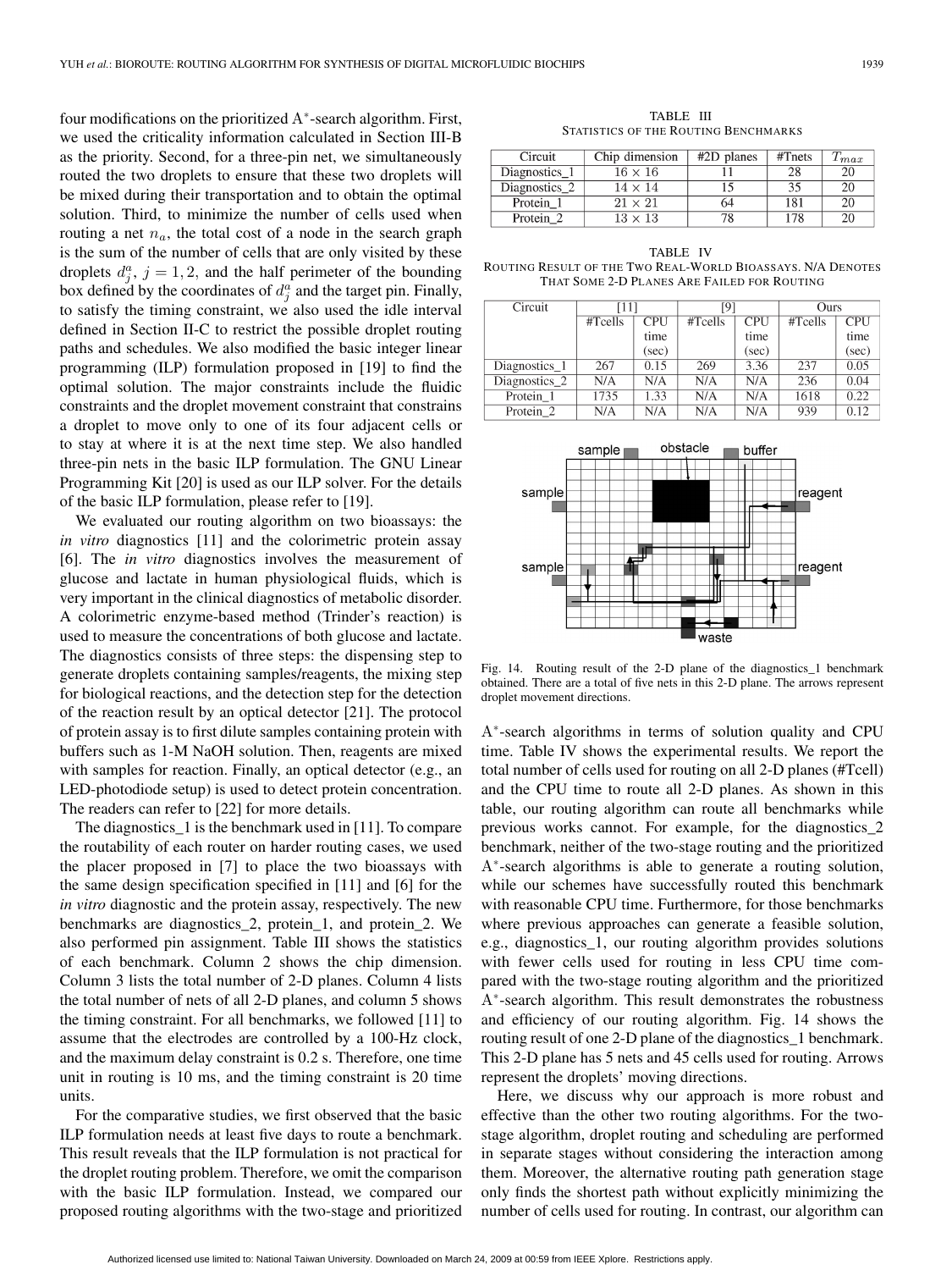TABLE V TIMING-AWARE ROUTING RESULT OF THE TWO REAL-WORLD BIOASSAYS. N/A DENOTES THAT SOME 2-D PLANES ARE FAILED FOR ROUTING

| Circuit       | '111    |            | '91     |            | Ours    |            |
|---------------|---------|------------|---------|------------|---------|------------|
|               | $R_d^t$ | <b>CPU</b> | $R_d^t$ | <b>CPU</b> | $R_d^t$ | <b>CPU</b> |
|               |         | time       |         | time       |         | time       |
|               |         | (sec)      |         | (sec)      |         | (sec)      |
| Diagnostics 1 | 2.22    | 0.17       | 1.17    | 45.26      | 1.16    | 0.05       |
| Diagnostics_2 | N/A     | N/A        | N/A     | N/A        | 1.33    | 0.05       |
| Protein 1     | 2.85    | 1.35       | N/A     | N/A        | 1.44    | 0.24       |
| Protein 2     | N/A     | N/A        | N/A     | N/A        | 1.12    | 0.17       |

concurrently route a set of independent nets in global routing and simultaneously perform droplet routing and scheduling in detailed routing. For the prioritized A∗-search algorithm, the possible routing path and schedules of low-priority droplets are not considered while routing high-priority droplets. Therefore, droplets with lower priorities may be blocked by droplets with higher priorities, making this approach harder to find a feasible solution. In contrast, our algorithm adopts a negotiation-based routing scheme. We iteratively rip up and reroute a set of nets to modify the routing solution. Therefore, our algorithm is more robust for various bioassays.

Next, we show the timing-aware droplet routing results in Table V. Note that, in this experiment, for fair comparison, we adopted the original prioritized A<sup>∗</sup>-search algorithm without any modifications. Let  $R_d^t$  be the ratio of the maximum droplet transportation time (in cycles) over the maximum Manhattan distance of all nets in one 2-D plane. The maximum Manhattan distance is the minimum time to route all droplets from their sources to sinks. Therefore, a smaller  $R_d^t$  indicates shorter time to route all droplets. We report the maximum  $R_d^t$  of all 2-D planes and CPU time. Compared with the two-stage routing algorithm, our algorithm obtains a better solution, i.e., smaller  $R_d^t$  (1.16 versus 2.22), in less CPU time (0.05 versus 0.17 s) for the diagnostics\_1 benchmark. The experimental results also show that our routing algorithm outperforms the prioritized A<sup>∗</sup>-search algorithm. For the same benchmark, our algorithm obtains a routing solution with shorter routing time (1.16 versus 1.17) in much less CPU time (0.05 versus 45.26 s).

## V. CONCLUSION

In this paper, we have proposed an efficient and robust routing algorithm for the droplet routing problem on digital microfluidic biochips. We adopted a two-stage routing methodology. In global routing, we proposed the first network-flowbased routing algorithm to optimally route a set of independent nets. In detailed routing, we proposed the first polynomialtime routing algorithm to simultaneously route and schedule all droplets. The proposed routing algorithm can handle two different routing objectives: minimizing the number of cells used for routing or shortening routing time. The experimental results demonstrated the robustness and efficiency of our routing algorithm.

Future work includes the consideration of crosscontamination among different samples while minimizing the number of cells used for routing. The avoidance of crosscontamination is important since, once proteins are absorbed on surface, they may trigger further protein absorption [23]. There are two possible ways to handle this problem. The first one is to update the absorption level of biological samples on each cell after routing a droplet. When the absorption level of a cell exceeds a threshold, this cell is treated as an obstacle. No other droplets can further use this cell for routing, and therefore, the risk of cross-contamination is minimized. The other one is to incorporate the possibility of absorption of biological samples on each cell into the routing cost function. Research along this direction is ongoing.

#### **REFERENCES**

- [1] P.-H. Yuh, C.-L. Yang, and Y.-W. Chang, "BioRoute: A network-flow based routing algorithm for digital microfluidic biochips," in *Proc. Int. Conf. Comput.-Aided Des.*, Nov. 2007, pp. 752–757.
- [2] F. Su, K. Chakrabarty, and R. B. Fair, "Microfluidics-based biochips: Technology issues, implementation platforms, and design-automation challenges," *IEEE Trans. Comput.-Aided Design Integr. Circuits Syst.*, vol. 25, no. 2, pp. 211–223, Feb. 2006.
- [3] R. B. Fair, V. Srinivasan, H. Ren, P. Paik, V. Pamula, and M. Pollack, "Electrowetting-based on-chip sample processing for integrated microfluidics," in *IEDM Tech. Dig.*, Dec. 2003, pp. 32.5.1–32.5.4.
- [4] F. Su and K. Chakrabarty, "Architectural-level synthesis of digital microfluidics-based biochips," in *Proc. Int. Conf. Comput.-Aided Des.*, Nov. 2004, pp. 223–228.
- [5] F. Su and K. Chakrabarty, "Design of fault-tolerant and dynamicallyreconfigurable microfluidic biochips," in *Proc. Des. Autom. Test Eur.*, Mar. 2005, pp. 1202–1207.
- [6] F. Su and K. Chakrabarty, "Unified high-level synthesis and module placement for defect-tolerant microfluidic biochips," in *Proc. Des. Autom. Conf.*, Jun. 2005, pp. 825–830.
- [7] P.-H. Yuh, C.-L. Yang, and Y.-W. Chang, "Placement of digital microfluidic biochips using the T-tree formulation," in *Proc. Des. Autom. Conf.*, Jul. 2006, pp. 931–934.
- [8] P.-H. Yuh, C.-L. Yang, and Y.-W. Chang, "Placement of defect-tolerant digital microfluidic biochips using the T-tree formulation," *ACM J. Emerging Technol. Comput. Syst.*, vol. 3, no. 3, pp. 1–31, Nov. 2007.
- [9] K. F. Böhringer, "Modeling and controlling parallel tasks in dropletbased microfluidic systems," *IEEE Trans. Comput.-Aided Design Integr. Circuits Syst.*, vol. 25, no. 2, pp. 334–344, Feb. 2006.
- [10] E. J. Griffith, S. Akella, and M. K. Goldberg, "Performance characterization of a reconfigurable planar-array digital microfluidic system," *IEEE Trans. Comput.-Aided Design Integr. Circuits Syst.*, vol. 25, no. 2, pp. 345–357, Feb. 2006.
- [11] F. Su, W. Hwang, and K. Chakrabarty, "Droplet routing in the synthesis of digital microfluidic biochips," in *Proc. Des. Autom. Test Eur.*, Mar. 2006, pp. 323–328.
- [12] M. G. Pallock, A. D. Shenderov, and R. B. Fair, "Electrowetting-based actuation of droplets for integrated microfluidics," *Lab Chip*, vol. 2, no. 2, pp. 96–101, May 2002.
- [13] G. N. Somero, "Proteins and temperature," *Annu. Rev. Physiol.*, vol. 57, pp. 43–68, 1995.
- [14] V. Srinivasan, V. Pamula, and R. Fair, "An integrated digital microfluidic lab-on-a-chip for clinical diagnostics on human physiological fluids," *Lab Chip*, vol. 4, no. 4, pp. 310–315, Aug. 2004.
- [15] R. K. Ahuja, T. L. Magnanti, and J. B. Orlin, *Network Flows: Theory, Algorithms, and Applications*. Englewood Cliffs, NJ: Prentice-Hall, 1993.
- [16] R. D. Mohring, *Graphs and Orders: The Role of Graphs in the Theory of Ordered Sets and Its Application*. Amsterdam, The Netherlands: Reidel, 1984.
- [17] L. McMurchie and C. Ebeling, "PathFinder: A negotiation-based performance-driven router for FPGAs," in *Proc. Int. Symp. Field-Programmable Gate Array*, Feb. 1995, pp. 111–117.
- [18] K. Mehlhorn and S. Näher, *The LEDA Platform of Combinatorial and Geometric Computing*. Cambridge, U.K.: Cambridge Univ. Press, 1999.
- [19] P.-H. Yuh, S. S. Sapatnekar, C.-L. Yang, and Y.-W. Chang, "A progressive-ILP based routing algorithm for cross-referencing biochips," in *Proc. Des. Autom. Conf.*, Jun. 2008, pp. 284–289.
- [20] [Online]. Available: http://www.gnu.org/software/glpk/
- [21] V. Srinivasan, V. Pamula, and R. Fair, "A droplet-based microfluidic lab-on-a-chip for glucose detection," *Anal. Chim. Acta*, vol. 507, no. 1, pp. 145–150, 2004.